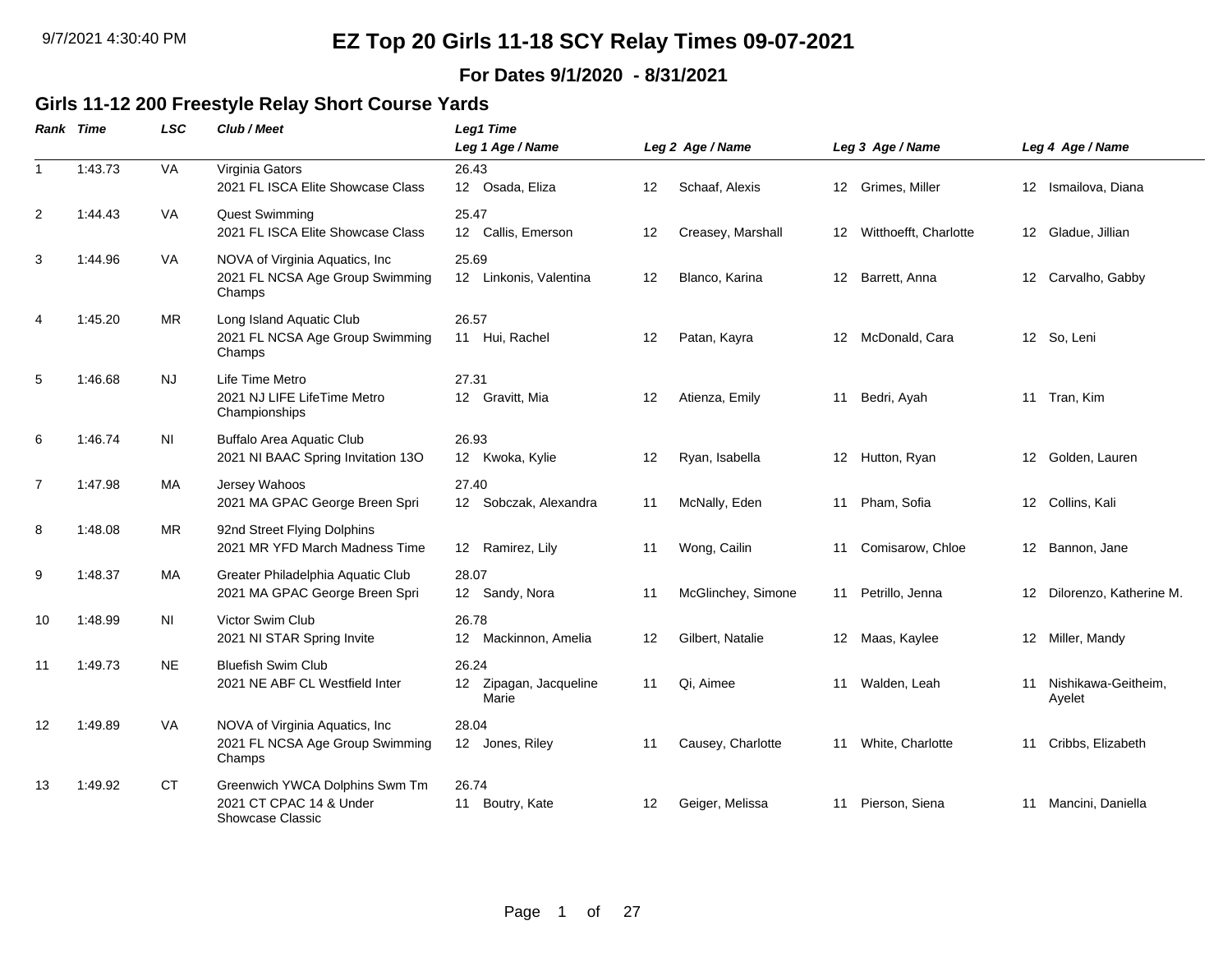| 14 | 1:50.84 | <b>CT</b> | Chelsea Piers Aquatic Club                      | 28.03                                  |    |                    |                 |                      |                   |                    |
|----|---------|-----------|-------------------------------------------------|----------------------------------------|----|--------------------|-----------------|----------------------|-------------------|--------------------|
|    |         |           | 2021 CT CPAC 14 & Under<br>Showcase Classic     | Srdanovic, Alyssa<br>$12 \overline{ }$ | 12 | Palmer, Katarina   | 12              | Christiansen, Siena  | $12 \overline{ }$ | McCormick, Claire  |
| 15 | 1:50.92 | <b>CT</b> | Westport/Weston Family Y Water Rat<br>Swim Team | 28.21                                  |    |                    |                 |                      |                   |                    |
|    |         |           | 2021 CT CDOG and WRAT May<br>Qualifier          | Parsons, Mckenzie<br>11                | 11 | Olasewere, Anwara  | 12              | Piscioniere, Ava     | 12                | Boland, Maddy      |
| 16 | 1:51.26 | <b>NI</b> | <b>STAR Swimming</b>                            | 27.54                                  |    |                    |                 |                      |                   |                    |
|    |         |           | 2021 NI STAR Spring Invite                      | Washington, Ashanti<br>12              | 12 | Jokic, Sydney      | 11              | Markowski, Catherine |                   | 12 Codjovi, Jelani |
| 17 | 1:51.28 | <b>VA</b> | Coast Guard Blue Dolphins                       | 27.45                                  |    |                    |                 |                      |                   |                    |
|    |         |           | 2021 FL ISCA Elite Showcase Class               | 11 Chung, Olivia                       | 12 | Hanchett, Kara     | 11              | Watson, Vika         | 11                | Laflamme, Zoe      |
| 18 | 1:51.40 | <b>NJ</b> | Life Time Metro                                 |                                        |    |                    |                 |                      |                   |                    |
|    |         |           | 2021 NJ LIFE LifeTime Metro<br>Championships    | Delatush, Lucy<br>11                   | 11 | Castro, Alexandra  | 12              | Ranft, Danica        | $12 \,$           | Freedman, Lexi     |
| 19 | 1:51.44 | <b>MA</b> | South Jersey Aquatic Club                       | 28.20                                  |    |                    |                 |                      |                   |                    |
|    |         |           | 2021 FL ISCA Elite Showcase Class               | Jack, Liv<br>11                        | 12 | Denucci, Francesca | 12 <sup>°</sup> | Fitzpatrick, Riley   | 12 <sup>°</sup>   | Cosello, Nina      |
| 20 | 1:51.60 | <b>CT</b> | Ridgefield Aquatic Club                         | 26.93                                  |    |                    |                 |                      |                   |                    |
|    |         |           | 2021 CT CPAC 14 & Under<br>Showcase Classic     | Nguyen, Lizzie<br>12                   | 12 | Luhman, Mairead    | 12              | Arencibia, Juliette  | 11                | Archibald, Chloe   |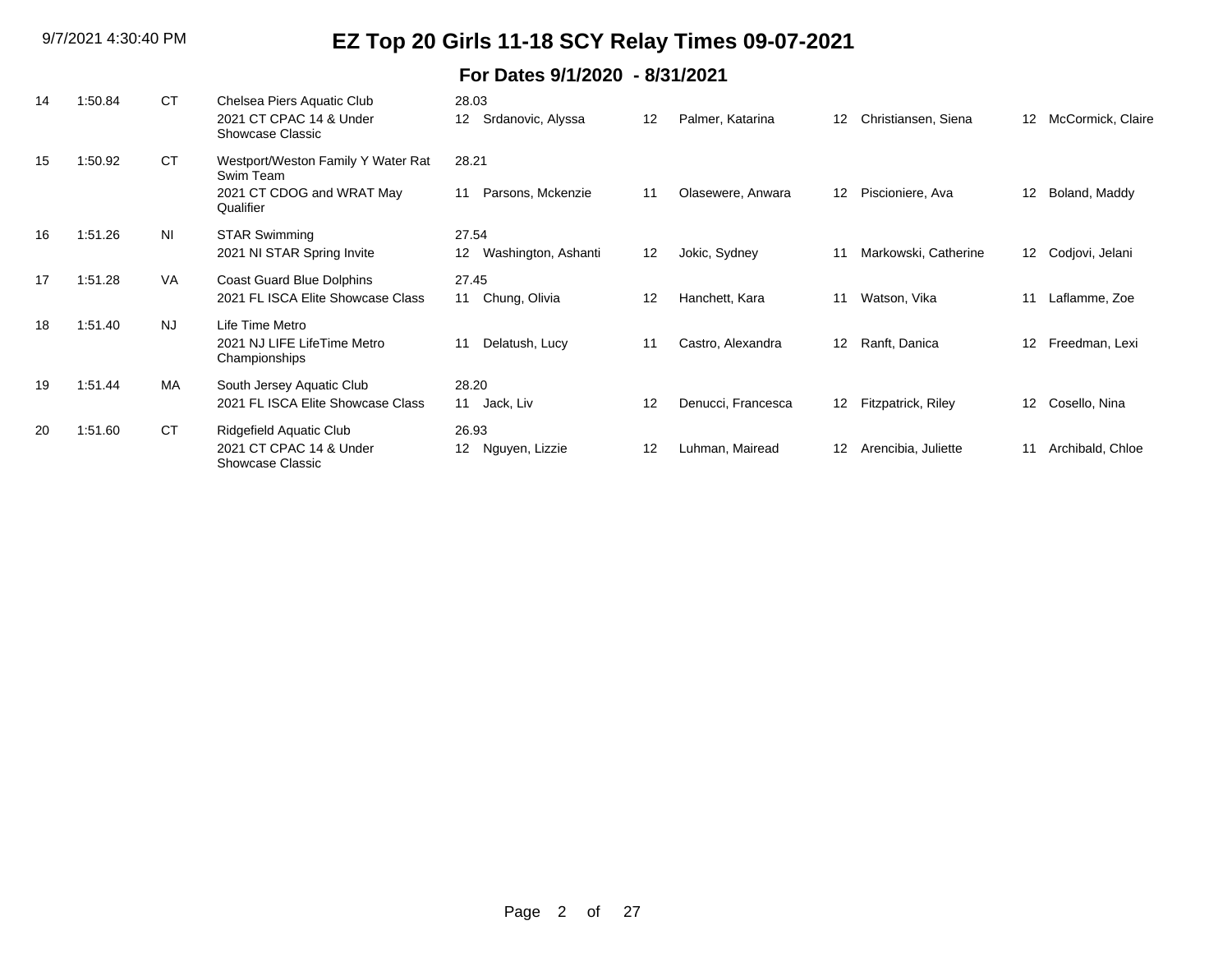#### **For Dates 9/1/2020 - 8/31/2021**

### **Girls 11-12 400 Freestyle Relay Short Course Yards**

|                | Rank Time | LSC       | Club / Meet                                                                   | <b>Leg1 Time</b><br>Leg 1 Age / Name          |         | Leg 2 Age / Name    |    | Leg 3 Age / Name         |                   | Leg 4 Age / Name       |
|----------------|-----------|-----------|-------------------------------------------------------------------------------|-----------------------------------------------|---------|---------------------|----|--------------------------|-------------------|------------------------|
| $\mathbf{1}$   | 3:46.83   | VA        | Virginia Gators<br>2021 FL ISCA Elite Showcase Class                          | 55.81<br>12 Osada, Eliza                      | 12      | Grimes, Miller      |    | 12 Gorby, Lila           |                   | 12 Ismailova, Diana    |
| 2              | 3:49.04   | MD        | North Baltimore Aquatic Club<br>2021 FL ISCA Elite Showcase Class             | 58.29<br>Sorensen, Audrey<br>12 <sup>12</sup> | 11      | Rommel, The Shark   | 12 | Bendis, Carley           | 12 <sup>°</sup>   | Conway, Shannon        |
| $\overline{c}$ | 3:49.04   | VA        | <b>Quest Swimming</b><br>2021 FL ISCA Elite Showcase Class                    | 55.29<br>12 Callis, Emerson                   | 12      | Creasey, Marshall   |    | 12 Witthoefft, Charlotte |                   | 12 Gladue, Jillian     |
| 4              | 3:49.14   | VA        | NOVA of Virginia Aquatics, Inc.<br>2021 FL NCSA Age Group Swimming<br>Champs  | 55.77<br>12 Carvalho, Gabby                   | 11      | Cribbs, Elizabeth   | 12 | Blanco, Karina           |                   | 12 Linkonis, Valentina |
| 5              | 3:53.26   | MR        | Long Island Aquatic Club<br>2021 FL NCSA Age Group Swimming<br>Champs         | 57.86<br>11 Hui, Rachel                       | 12      | Patan, Kayra        | 12 | McDonald, Cara           |                   | 12 So, Leni            |
| 6              | 3:56.13   | <b>NI</b> | <b>Buffalo Area Aquatic Club</b><br>2021 NI Spring Invitation 11-1            | 55.61<br>12 Golden, Lauren                    | 12      | Ryan, Isabella      |    | 12 Hutton, Ryan          |                   | 12 Kwoka, Kylie        |
| $\overline{7}$ | 3:58.79   | ΝI        | Victor Swim Club<br>2021 NI STAR Spring Invite                                | 59.85<br>12 Maas, Kaylee                      | 12      | Gilbert, Natalie    | 12 | Miller, Mandy            |                   | 12 Mackinnon, Amelia   |
| 8              | 3:59.43   | <b>CT</b> | Greenwich YWCA Dolphins Swm Tm<br>2021 CT CPAC 14 & Under<br>Showcase Classic | 57.15<br>Boutry, Kate<br>11                   | 12      | Geiger, Melissa     | 11 | Pierson, Siena           |                   | 11 Mancini, Daniella   |
| 9              | 4:02.37   | VA        | NOVA of Virginia Aquatics, Inc<br>2021 FL NCSA Age Group Swimming<br>Champs   | 59.80<br>12 Jones, Riley                      | 11      | Eubank, Mia         | 11 | Causey, Charlotte        |                   | 12 Barrett, Anna       |
| 10             | 4:02.71   | MA        | Greater Philadelphia Aquatic Club<br>2021 MA GPAC George Breen Spri           | Dilorenzo, Katherine M.<br>12                 | 11      | Dugan, Alyssa       |    | 12 Sandy, Nora           |                   | 11 McGlinchey, Simone  |
| 11             | 4:03.38   | <b>MA</b> | South Jersey Aquatic Club<br>2021 FL ISCA Elite Showcase Class                | 1:00.47<br>12 Cosello, Nina                   | 11      | Jack, Liv           | 12 | Fitzpatrick, Riley       | $12 \overline{ }$ | Denucci, Francesca     |
| 12             | 4:03.71   | СT        | Ridgefield Aquatic Club<br>2021 CT CPAC 14 & Under<br>Showcase Classic        | 1:01.18<br>11 Archibald, Chloe                | 12      | Arencibia, Juliette |    | 12 Menon, Vedika         |                   | 12 Nguyen, Lizzie      |
| 13             | 4:04.40   | MR        | Long Island Aquatic Club<br>2021 FL NCSA Age Group Swimming<br>Champs         | 1:00.95<br>11 Karafin, Sasha                  | $12 \,$ | Davidoff, Sadie     | 11 | Lyons, Sophia            |                   | 12 Chambless, Margaret |
| 14             | 4:05.30   | <b>NE</b> | Phoenix Swimming<br>2021 FL ISCA Elite Showcase Class                         | 1:00.36<br>12 Hardjosuwito, Audrey            | 12      | Amuan, Isla         |    | 12 Gregory, Madeline     |                   | 11 Nunez, Genesis      |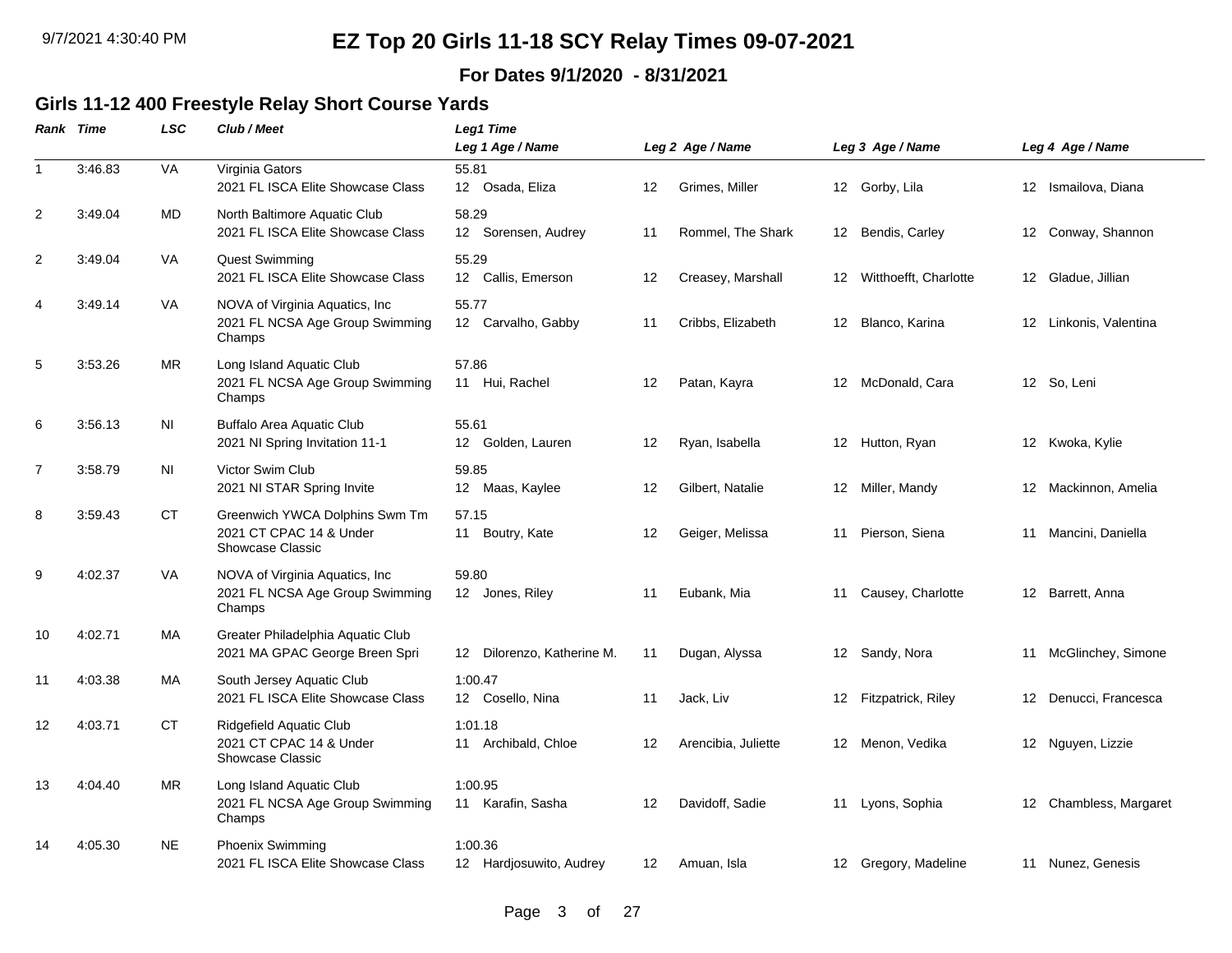| 15 | 4:06.59 | MA        | Greater Philadelphia Aquatic Club<br>2021 MA GPAC George Breen Spri | Cummins, Ella<br>11                        | 11 | Husted, Riley     | 11               | Devito. Bella      | 11              | Petrillo, Jenna      |
|----|---------|-----------|---------------------------------------------------------------------|--------------------------------------------|----|-------------------|------------------|--------------------|-----------------|----------------------|
| 16 | 4:07.23 | <b>PV</b> | Occoquan Swimming Inc<br>2020 PV 12&U Meet of Champions             | 1:00.93<br>Hawver, Hawver The<br>11        | 11 | Fraister. Sedonah | 11               | Harper, Baby Gwace | 12              | Oliver, Olivia       |
| 17 | 4:09.25 | NI.       | <b>STAR Swimming</b><br>2021 NI STAR Spring Invite                  | 1:03.01<br>Washington, Ashanti<br>12       | 12 | Jokic, Sydney     | 11               | Herbert, Reilly    |                 | Markowski, Catherine |
| 18 | 4:10.42 | <b>NJ</b> | <b>Berkeley Aquatic Club</b><br>2020 NJ BAC STAR Invitational       | 1:04.87<br>Pektas, Mina<br>12 <sup>2</sup> | 11 | Marion, Brianna   | 12 <sup>12</sup> | Karnaugh, Petch    | 12 <sup>°</sup> | Flanigan, Kathryn    |
| 19 | 4:10.69 | VA        | Virginia Gators<br>2021 FL ISCA Elite Showcase Class                | 1:04.31<br>Terrell, Hadyn<br>11            | 11 | Wang, Sophie      | 12 <sup>12</sup> | Cooper, Amelia     | 12 <sup>2</sup> | Schaaf, Alexis       |
| 20 | 4:14.70 | MD        | North Baltimore Aquatic Club<br>2021 FL ISCA Elite Showcase Class   | 1:05.46<br>Kim, Haley<br>11                | 11 | Mesceda, Maggie   | 12               | Anisiobi, Calia    | 12              | Freedman, Jackie     |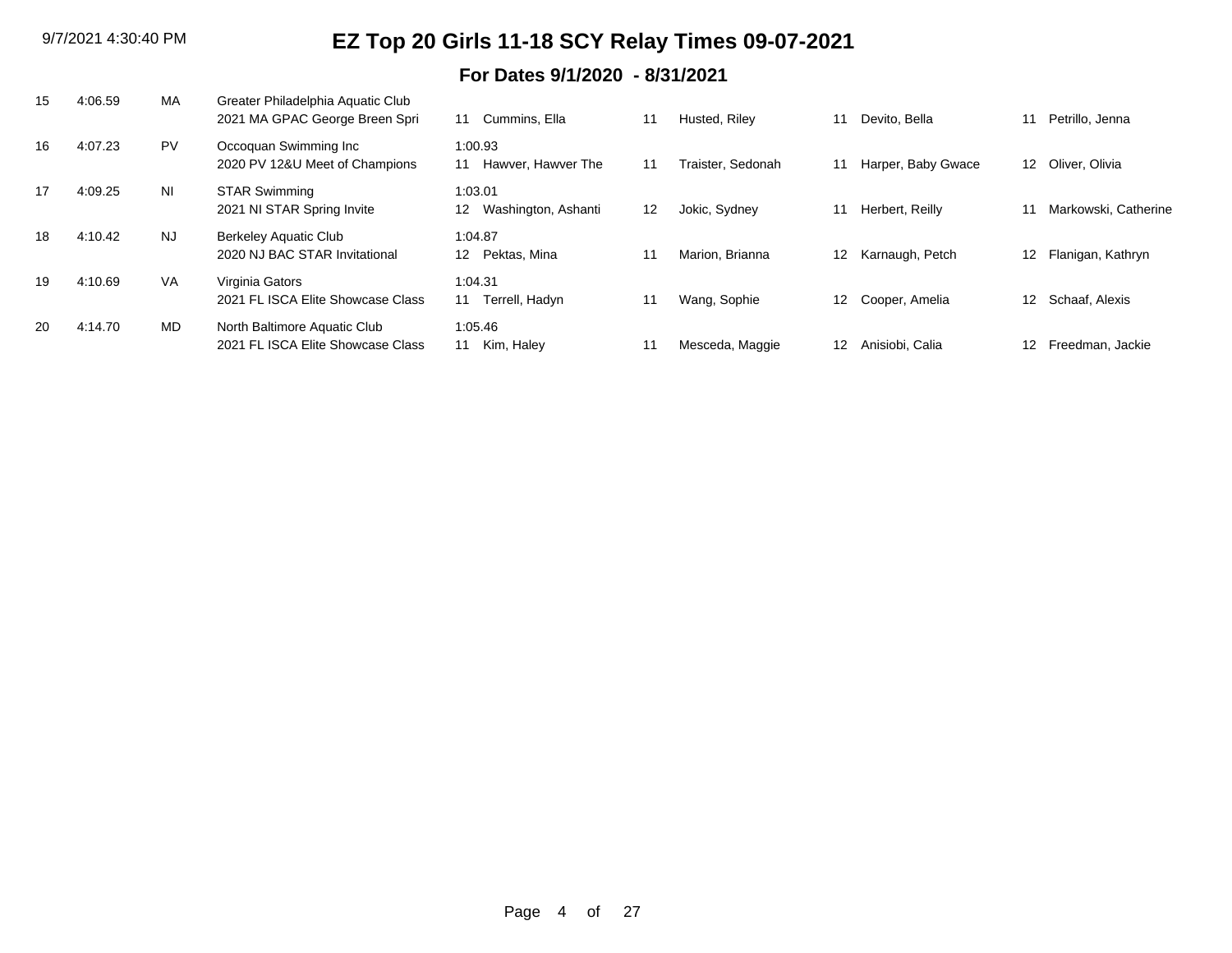#### **For Dates 9/1/2020 - 8/31/2021**

### **Girls 11-12 200 Medley Relay Short Course Yards**

|                | Rank Time | LSC       | Club / Meet                                                                  | <b>Leg1 Time</b><br>Leg 1 Age / Name                                          |                   | Leg 2 Age / Name        |    | Leg 3 Age / Name              |                   | Leg 4 Age / Name          |
|----------------|-----------|-----------|------------------------------------------------------------------------------|-------------------------------------------------------------------------------|-------------------|-------------------------|----|-------------------------------|-------------------|---------------------------|
| $\mathbf{1}$   | 1:53.05   | <b>NJ</b> | Peddie Aquatic Association<br>2021 NJ PAA Peddie PSL #2                      | 26.80<br>Bateman, Hannah<br>12 <sup>12</sup>                                  | 12                | Edenbaum, Eva Sofia     |    | 12 Villacis, Sammy            |                   | 12 Terhaar, Anna          |
| $\overline{c}$ | 1:55.29   | VA        | NOVA of Virginia Aquatics, Inc.<br>2021 FL NCSA Age Group Swimming<br>Champs | 28.96<br>12 Carvalho, Gabby                                                   | $12 \overline{ }$ | Linkonis, Valentina     | 11 | Cribbs, Elizabeth             | 12                | Blanco, Karina            |
| 3              | 1:55.88   | <b>MR</b> | Middies Wave Ryders<br>2020 MR YMID Freestyle Frenzy<br><b>Time Trials</b>   | 30.16<br>12 Gutierrez, Luci                                                   | 12                | Lombardo, Kayla         | 12 | Richardson, Davia             |                   | 12 Aikman, Saskia         |
| $\overline{4}$ | 1:57.20   | <b>MA</b> | Jersey Wahoos<br>2021 MA GPAC George Breen Spri                              | 29.26<br>12 Collins, Kali                                                     | 12                | Sobczak, Alexandra      | 11 | Derivaux, Audrey              | 11                | McNally, Eden             |
| 5              | 1:57.69   | NJ.       | Life Time Metro<br>2021 NJ LIFE LifeTime Metro<br>Championships              | Chong, Chloe<br>12 <sup>12</sup>                                              | 11                | Tran, Kim               | 12 | Atienza, Emily                | 11                | Bedri, Ayah               |
| 6              | 1:57.92   | <b>MR</b> | Long Island Aquatic Club<br>2021 FL NCSA Age Group Swimming<br>Champs        | 29.52<br>11 Hui, Rachel                                                       | 12                | So, Leni                | 12 | McDonald, Cara                | $12 \overline{ }$ | Patan, Kayra              |
| $\overline{7}$ | 2:02.22   | VA        | NOVA of Virginia Aquatics, Inc<br>2021 FL NCSA Age Group Swimming<br>Champs  | 31.73<br>11 Causey, Charlotte                                                 | 12                | Barrett, Anna           | 11 | Eubank, Mia                   |                   | 12 Jones, Riley           |
| 8              | 2:02.29   | <b>NJ</b> | <b>Scarlet Aquatics</b><br>2021 NJ SCAR vs CJAC Dual Meet                    | 32.31<br>Kim, Donayoung<br>12 <sup>12</sup><br>Kakuda, Sophie<br>11           | 11                | Kim, Stephanie          | 11 | Lee, Lovy                     | 12                | Raguindin, Madelyn        |
| 9              | 2:02.38   | <b>NI</b> | <b>Buffalo Area Aquatic Club</b><br>2021 NI Spring Invitation 11-1           | 29.33<br>Golden, Lauren<br>12 <sup>2</sup><br>Hutton, Ryan<br>12 <sup>°</sup> | $12 \overline{ }$ | Alessi, Luciana         |    | 12 Kwoka, Kylie               |                   | 12 Ryan, Isabella         |
| 10             | 2:02.40   | <b>NE</b> | <b>Bluefish Swim Club</b><br>2021 NE ABF CL Westfield Inter                  | 31.53<br>11 Qi, Aimee                                                         | 11                | Levesque, Margot        | 11 | Nishikawa-Geitheim,<br>Ayelet | 12 <sup>°</sup>   | Zipagan, Jacqueline Marie |
| 11             | 2:02.96   | <b>CT</b> | Ridgefield Aquatic Club<br>2021 CT CPAC 14 & Under<br>Showcase Classic       | 32.03<br>12 Arencibia, Juliette                                               | $12 \overline{ }$ | Nguyen, Lizzie          | 12 | Menon, Vedika                 | 11                | Archibald, Chloe          |
| 12             | 2:03.23   | MA        | Greater Philadelphia Aquatic Club<br>2021 MA GPAC George Breen Spri          | 32.09<br>11 Cummins, Ella                                                     | 12                | Dilorenzo, Katherine M. |    | 11 McGlinchey, Simone         | 11                | Petrillo, Jenna           |
| 13             | 2:03.38   | VA        | <b>Coast Guard Blue Dolphins</b><br>2021 FL ISCA Elite Showcase Class        | 11 Watson, Vika                                                               | -11               | Laflamme, Zoe           | 12 | Hanchett, Kara                |                   | 11 Chung, Olivia          |

Page 5 of 27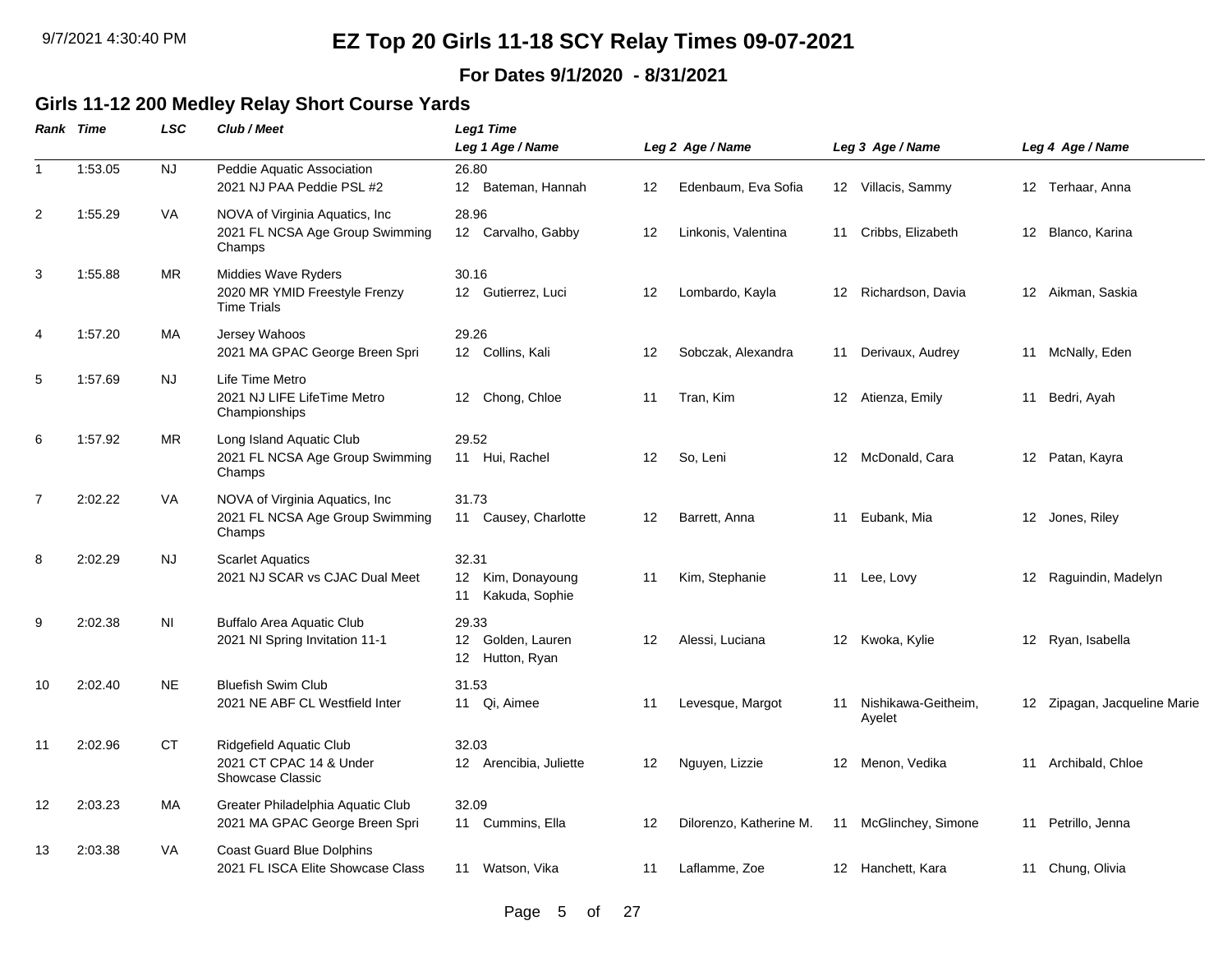| 14 | 2:03.92 | <b>MR</b> | Hauppauge Athletic Association<br>2021 MR SSC Spring Spectacular<br>Invitational | 31.32<br>Lucca, Julia<br>11                   | 12                | Ashby, Rowan       | 11                | Lucca, Sarah      | 12 <sup>12</sup> | Scavuzzo, Rose    |
|----|---------|-----------|----------------------------------------------------------------------------------|-----------------------------------------------|-------------------|--------------------|-------------------|-------------------|------------------|-------------------|
| 15 | 2:04.13 | <b>MR</b> | 92nd Street Flying Dolphins<br>2021 MR YFD March Madness Time                    | Bannon, Jane<br>12                            | 11                | McCall, Veronica   | 12 <sup>12</sup>  | Croft, Claire     | 12               | Ramirez, Lily     |
| 16 | 2:04.14 | <b>CT</b> | Greenwich YWCA Dolphins Swm Tm<br>2021 CT CPAC 14 & Under<br>Showcase Classic    | 31.49<br>Mancini, Daniella<br>11              | 11                | Pierson, Siena     | 12                | Geiger, Melissa   | 11               | Boutry, Kate      |
| 17 | 2:04.64 | <b>CT</b> | Wilton Y Wahoos Swim Club<br>2021 CT Wahoos End of Season<br>RTC Me              | 32.73<br>Basanese, Kate<br>12                 | 12                | Grey, Mackenzie    | $12 \overline{ }$ | Kongettira, Vedha | 12               | Winslow, Abby     |
| 18 | 2:04.74 | <b>MR</b> | <b>Islanders Aquatics</b><br>2021 MR SSC Spring Spectacular<br>Invitational      | 31.42<br>Tse, Kaitlyn<br>12 <sup>12</sup>     | $12 \overline{ }$ | Donegain, Kate     | 11                | Crane, Crane      | $12 \,$          | Hendershot, Abby  |
| 19 | 2:05.12 | <b>PV</b> | Occoquan Swimming Inc<br>2020 PV 12&U Meet of Champions                          | 33.10<br>Shontz, Shontzy!<br>12 <sup>12</sup> | 11                | Hawver, Hawver The | 12                | Oliver, Olivia    | 11               | Traister, Sedonah |
| 20 | 2:05.21 | MA        | South Jersey Aquatic Club<br>2021 FL ISCA Elite Showcase Class                   | 32.35<br>12 <sup>1</sup><br>Cosello, Nina     | 12                | Caravello, Sofia   | $12 \overline{ }$ | Merch, Laura      | 11               | Jack, Liv         |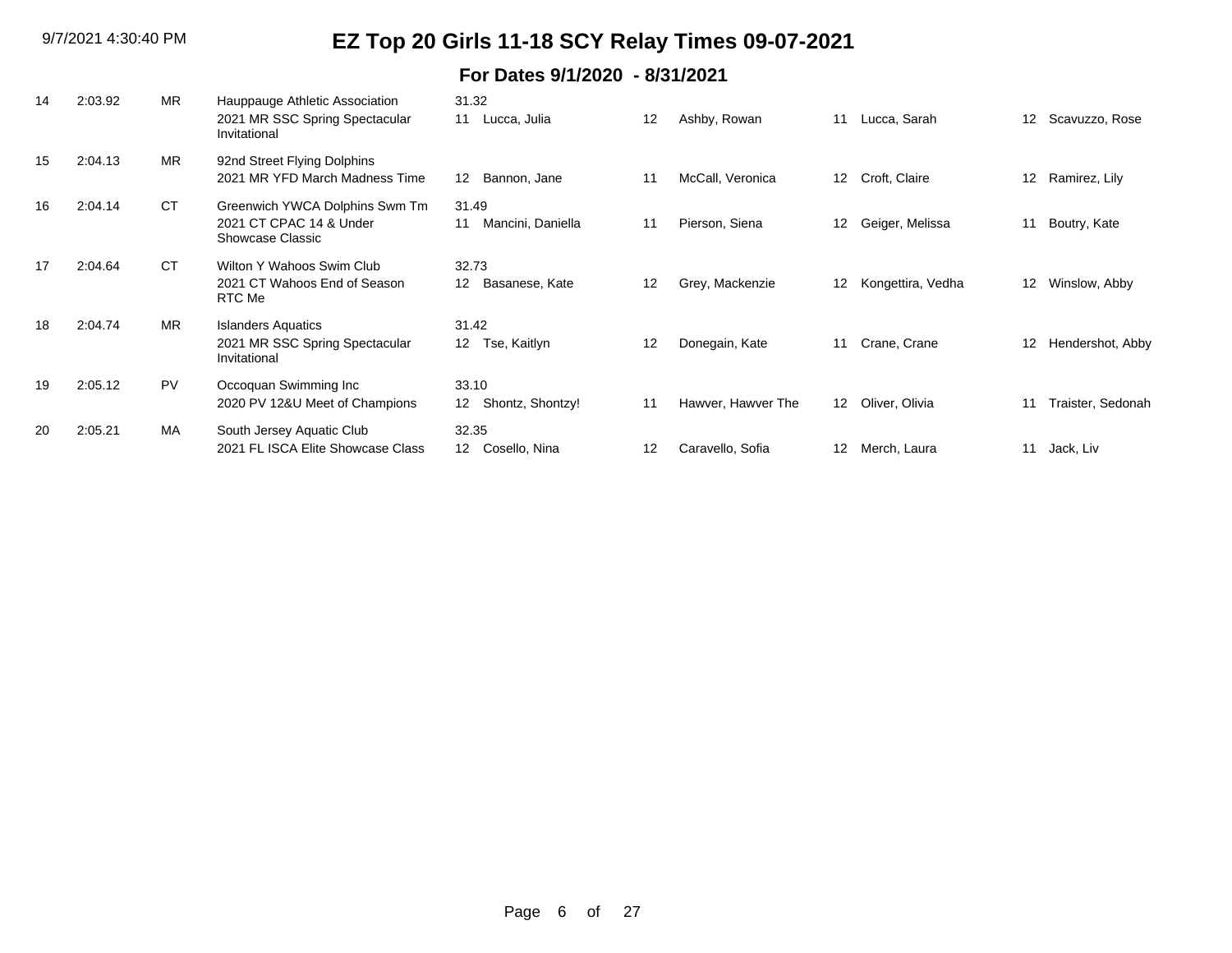#### **For Dates 9/1/2020 - 8/31/2021**

### **Girls 11-12 400 Medley Relay Short Course Yards**

|                | <b>Rank Time</b> | <b>LSC</b> | Club / Meet                                                                      | Leg1 Time<br>Leg 1 Age / Name     |    | Leg 2 Age / Name   |                 | Leg 3 Age / Name     |    | Leg 4 Age / Name         |
|----------------|------------------|------------|----------------------------------------------------------------------------------|-----------------------------------|----|--------------------|-----------------|----------------------|----|--------------------------|
| $\mathbf{1}$   | 4:08.36          | VA         | Virginia Gators<br>2021 FL ISCA Elite Showcase Class                             | 1:03.72<br>12 Gorby, Lila         | 12 | Ismailova, Diana   |                 | 12 Osada, Eliza      |    | 12 Grimes, Miller        |
| 2              | 4:12.22          | <b>VA</b>  | NOVA of Virginia Aquatics, Inc.<br>2021 FL NCSA Age Group Swimming<br>Champs     | 1:00.99<br>12 Carvalho, Gabby     | 12 | Barrett, Anna      |                 | 11 Cribbs, Elizabeth |    | 12 Linkonis, Valentina   |
| 3              | 4:13.53          | MR.        | Long Island Aquatic Club<br>2021 FL NCSA Age Group Swimming<br>Champs            | 1:02.60<br>11 Hui, Rachel         | 12 | So, Leni           |                 | 12 McDonald, Cara    |    | 12 Patan, Kayra          |
| 4              | 4:16.97          | VA.        | Quest Swimming<br>2021 FL ISCA Elite Showcase Class                              | 1:05.18<br>12 Seay, Mady          | 12 | Creasey, Marshall  |                 | 12 Callis, Emerson   |    | 12 Witthoefft, Charlotte |
| 5              | 4:20.23          | MD         | North Baltimore Aquatic Club<br>2021 FL ISCA Elite Showcase Class                | 1:05.65<br>11 Rommel, The Shark   | 12 | Sorensen, Audrey   | 12              | Conway, Shannon      |    | 12 Bendis, Carley        |
| 6              | 4:27.53          | <b>VA</b>  | NOVA of Virginia Aquatics, Inc.<br>2021 FL NCSA Age Group Swimming<br>Champs     | 1:04.89<br>12 Blanco, Karina      | 11 | White, Charlotte   | 11              | Eubank, Mia          |    | 12 Jones, Riley          |
| $\overline{7}$ | 4:28.57          | <b>CT</b>  | Greenwich YWCA Dolphins Swm Tm<br>2021 CT CPAC 14 & Under<br>Showcase Classic    | 1:06.49<br>11 Mancini, Daniella   | 11 | Pierson, Siena     |                 | 12 Geiger, Melissa   |    | 11 Boutry, Kate          |
| 8              | 4:29.23          | <b>NE</b>  | <b>Phoenix Swimming</b><br>2021 FL ISCA Elite Showcase Class                     | 12 Amuan, Isla                    | 12 | Aquino, Leah       | 11              | Nunez, Genesis       |    | 12 Hardjosuwito, Audrey  |
| 9              | 4:30.05          | MA         | South Jersey Aquatic Club<br>2021 FL ISCA Elite Showcase Class                   | 1:06.84<br>12 Cosello, Nina       | 12 | Fitzpatrick, Riley |                 | 12 Caravello, Sofia  |    | 12 Denucci, Francesca    |
| 9              | 4:30.05          | <b>CT</b>  | Ridgefield Aquatic Club<br>2021 CT CPAC 14 & Under<br>Showcase Classic           | 1:10.82<br>12 Arencibia, Juliette | 12 | Nguyen, Lizzie     |                 | 12 Menon, Vedika     |    | 11 Archibald, Chloe      |
| 11             | 4:31.34          | <b>MR</b>  | Long Island Aquatic Club<br>2021 FL NCSA Age Group Swimming<br>Champs            | 1:07.31<br>11 Hayes, Allie        | 11 | Lyons, Sophia      | 12              | Davidoff, Sadie      | 12 | Chambless, Margaret      |
| 12             | 4:36.67          | VA.        | Virginia Gators<br>2021 FL ISCA Elite Showcase Class                             | 1:13.40<br>11 Browne, Grace       | 11 | Terrell, Hadyn     | 12              | Schaaf, Alexis       | 11 | Wang, Sophie             |
| 13             | 4:36.94          | <b>CT</b>  | Chelsea Piers Aquatic Club<br>2021 CT CPAC 14 & Under<br><b>Showcase Classic</b> | 1:04.18<br>12 Srdanovic, Alyssa   | 12 | Burnstine, Ava     | 12 <sup>2</sup> | Fedoronko, Ilse      |    | 12 Christiansen, Siena   |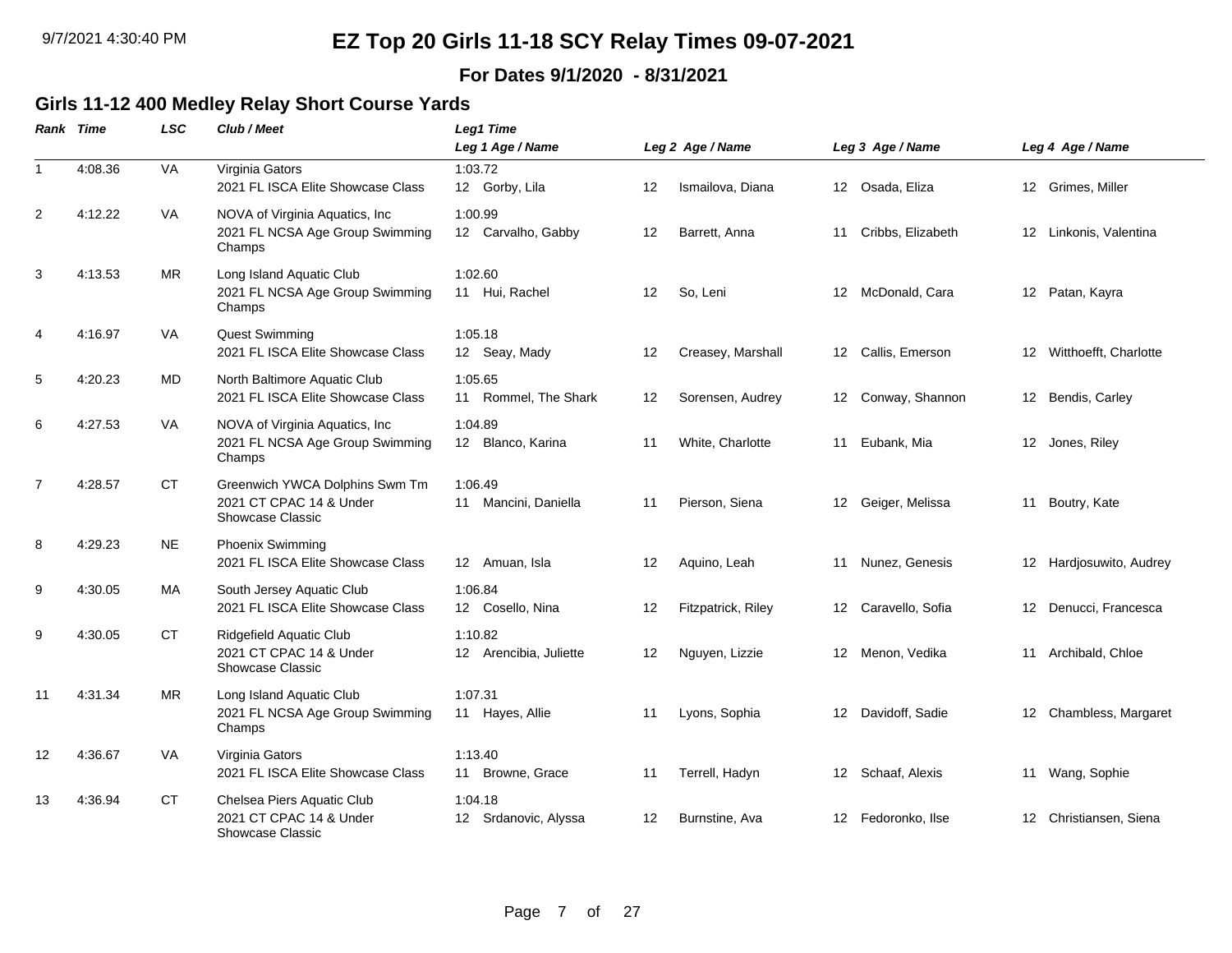| 14 | 4:47.66 | AM  | Richard G. Snyder YMCA<br>2021 FL ISCA Elite Showcase Class        | 1:15.54<br>11<br>Weigel, Ella                 | 12 | Dimaio, Mya       | 12                | Bissell, Amelia | 11                | Eroh, Emily        |
|----|---------|-----|--------------------------------------------------------------------|-----------------------------------------------|----|-------------------|-------------------|-----------------|-------------------|--------------------|
| 15 | 4:50.02 | CT  | Laurel East Hartford YMCA<br>2021 CT FVYT vs LEHY Dual RTC<br>Meet | 1:15.60<br>McLaughlin, Karlee<br>12           | 12 | Brodowicz, Milena | $12 \overline{ }$ | Curtin, Amelia  | 12 <sup>°</sup>   | Langmaid, Sally    |
| 16 | 4:50.95 | MD  | North Baltimore Aquatic Club<br>2021 FL ISCA Elite Showcase Class  | 1:14.69<br>Workmeister, Abby<br>11            | 11 | Matteini, Hannah  | 12                | Anisiobi, Calia | 11                | Kim, Haley         |
| 17 | 4:52.40 | ΝI  | Buffalo Area Aquatic Club<br>2021 NI Spring Invitation 11-1        | 1:08.59<br>12<br>Hutton, Ryan                 | 12 | Mendel, Giada     | 11                | Keleher, Elena  | 11                | Gaskill, Leah      |
| 18 | 4:55.72 | NE. | <b>Charles River Aquatics</b><br>2021 NE CRA CL Intra-squad Rel    | 1:14.11<br>Sterman, Bess<br>12 <sup>2</sup>   | 12 | Otero, Evin       | $12 \overline{ }$ | Oliveira, Sofia | $12 \overline{ }$ | Mazereeuw, Nina    |
| 19 | 4:56.43 | ΝI  | <b>Webster BlueFins</b><br>2021 NI WEBS Back to the Races #2       | 1:17.44<br>Mantell, Norah<br>11               | 11 | Chen, Sophie      | 12                | Carey, Emilia   | 12 <sup>2</sup>   | Mastrosimone, Nina |
| 20 | 5:04.35 | ΝI  | Buffalo Area Aquatic Club<br>2021 NI Spring Invitation 11-1        | 1:15.25<br>12 <sup>°</sup><br>Attuwaybi, Eman | 12 | Fraas, Lydia      | 11                | Kappel, Molly   | 12 <sup>°</sup>   | Martineck, Chase   |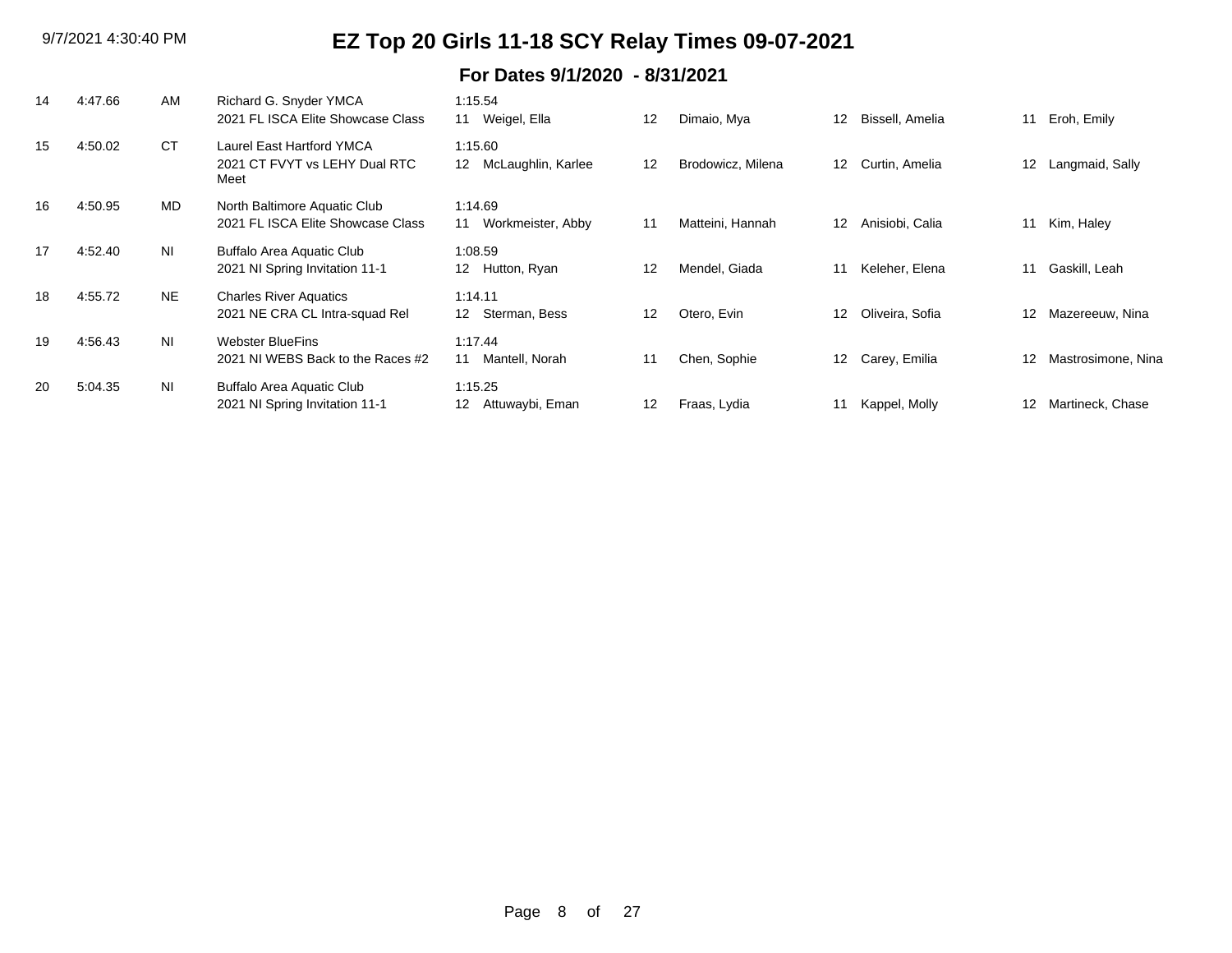#### **For Dates 9/1/2020 - 8/31/2021**

### **Girls 13-14 200 Freestyle Relay Short Course Yards**

|                | Rank Time | <b>LSC</b>             | Club / Meet                                                                          | Leg1 Time<br>Leg 1 Age / Name |    | Leg 2 Age / Name   |    | Leg 3 Age / Name        |    | Leg 4 Age / Name    |
|----------------|-----------|------------------------|--------------------------------------------------------------------------------------|-------------------------------|----|--------------------|----|-------------------------|----|---------------------|
| $\mathbf{1}$   | 1:36.73   | $\mathsf{C}\mathsf{T}$ | Westport/Weston Family Y Water Rat<br>Swim Team<br>CT WRAT v GRYM 13 & Over RTC S    | 23.50<br>14 Murray, Kate      | 13 | Olasewere, Ayaan   |    | 13 Gussen, Ella         |    | 13 Olasewere, Annam |
| $\overline{c}$ | 1:37.71   | VA                     | NOVA of Virginia Aquatics, Inc<br>2021 FL NCSA Age Group Swimming<br>Champs          | 24.41<br>13 Scott, Elle       | 14 | Little, Bella      | 14 | Bailey, Brooke          |    | 14 Bever, Brady     |
| 3              | 1:37.88   | NJ.                    | Life Time Metro<br>2021 NJ LIFE LifeTime Metro<br>Championships                      | 24.79<br>14 Carter, Dani      | 14 | Malocha, Jessica   | 13 | Tran, Thi               |    | 14 Arcella, Sidney  |
| 4              | 1:38.90   | <b>CT</b>              | Stamford Sailfish Aquatic Club<br>2021 CT CPAC 14 & Under<br><b>Showcase Classic</b> | 24.88<br>13 Gold, Bryce       | 13 | Bozkurt, Sena      | 14 | Weissler, Michelle      |    | 14 Snelwar, Ariya   |
| 5              | 1:40.00   | <b>VA</b>              | <b>Quest Swimming</b><br>2021 FL ISCA Elite Showcase Class                           | 25.65<br>13 Canada, Raegan    | 14 | Cosner, Emerson    | 13 | Diggs, Campbell         |    | 13 Vernon, Ally     |
| 6              | 1:40.48   | MD                     | North Baltimore Aquatic Club<br>2021 FL ISCA Elite Showcase Class                    | 25.66<br>14 Scharper, Grace   | 14 | Hazlehurst, Ana    | 14 | Hirsch, Holly           | 13 | Sanders, Katherine  |
| $\overline{7}$ | 1:40.59   | <b>MR</b>              | Long Island Aquatic Club<br>2021 FL NCSA Age Group Swimming<br>Champs                | 25.32<br>14 Han, Abby         | 13 | Anderson, Samantha | 14 | Constantine, Jacqueline |    | 13 Gormsen, Lily    |
| 8              | 1:41.07   | СT                     | Chelsea Piers Aquatic Club<br>2021 CT CPAC 14 & Under<br><b>Showcase Classic</b>     | 25.43<br>14 Moore, Alexandra  | 13 | Geelen, Lieve      |    | 14 Ward, Miller         |    | 14 Dunn, Lily       |
| 9              | 1:41.57   | PV                     | <b>Machine Aquatics</b><br>2021 FL NCSA Age Group Swimming<br>Champs                 | 25.13<br>13 Swanson, Esther   | 13 | Lundy, Emma        | 13 | Charters, Shannon       |    | 13 Bishop, Eva      |
| 10             | 1:41.84   | СT                     | Ridgefield Aquatic Club<br>2021 CT CPAC 14 & Under<br>Showcase Classic               | 25.10<br>14 Archibald, Lily   | 13 | Henson, Emma       |    | 13 Muncy, Maddie        |    | 14 Giles, Keira     |
| 11             | 1:42.00   | CT                     | Cheshire Y Sea Dog Swim Club<br>2021 CT CDOG WYW Dual RTC<br>Meet                    | 25.74<br>14 Degennaro, Laura  | 13 | Cahill, Carly      | 14 | Starzman, Emme          |    | 14 Barto, Julia     |
| 12             | 1:42.31   | AM                     | Team Pittsburgh Elite Aquatics<br>2021 FL ISCA Elite Showcase Class                  | 25.27<br>13 King, Janelle     | 14 | Kile, Freja        | 13 | Opitz, Lauren           | 13 | Klingensmith, Hanna |
| 13             | 1:42.71   | MD                     | Annapolis Swim Club<br>2021 FL ISCA Elite Showcase Class                             | 25.64<br>14 Smit, Olivia      | 13 | Starr, Amelia      |    | 14 Connor, Ashley       |    | 14 Madison, Kendall |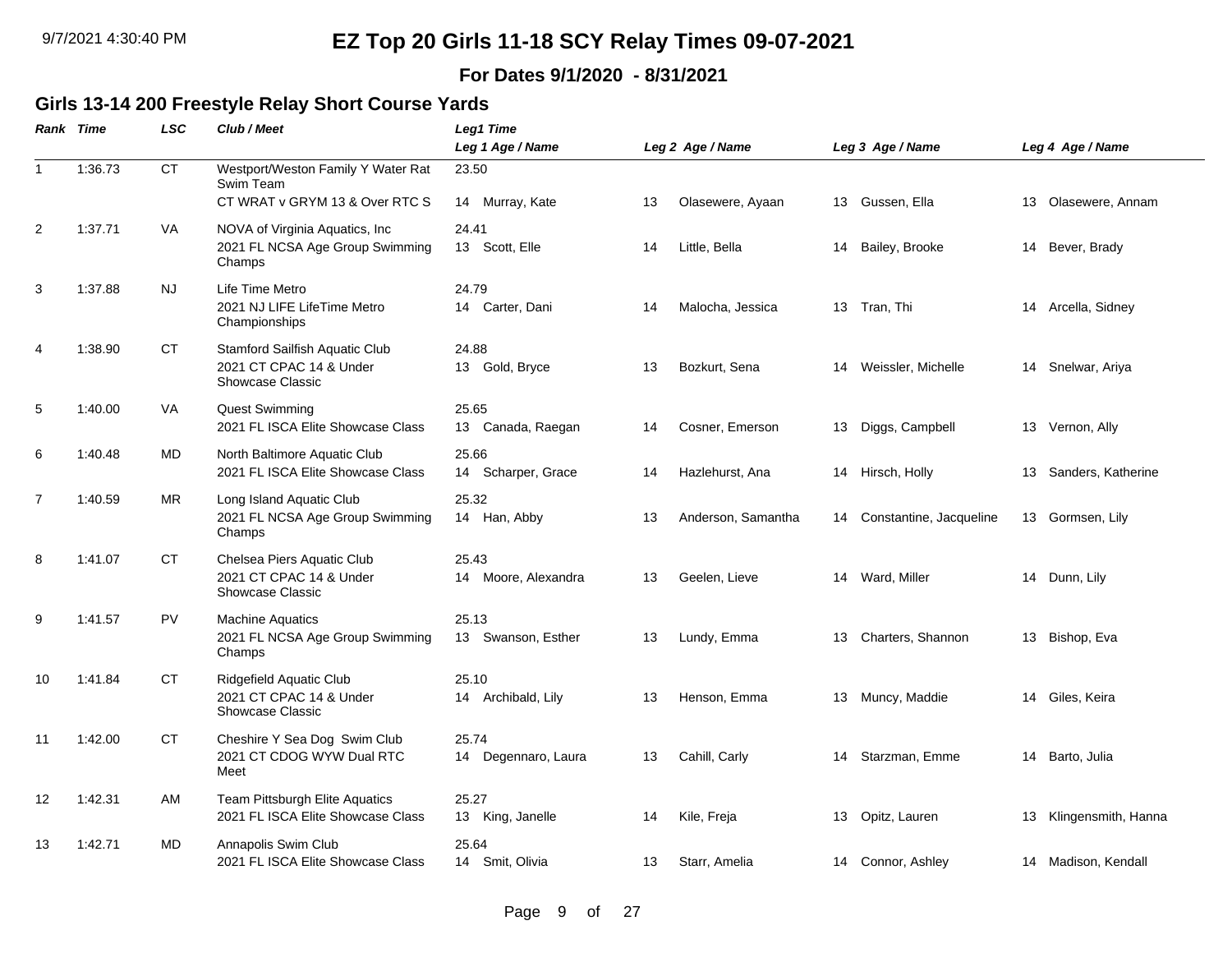| 14 | 1:42.82 | <b>CT</b> | <b>YMCA Of Greenwich Marlins</b><br>2021 CT CPAC 14 & Under<br>Showcase Classic      | 25.64<br>Saidmuratov, Grace<br>14   | 13 | Horner, Maddie     | 14 | Lund, Karin     | 14 | Wang, Sofie         |
|----|---------|-----------|--------------------------------------------------------------------------------------|-------------------------------------|----|--------------------|----|-----------------|----|---------------------|
| 15 | 1:42.98 | <b>CT</b> | <b>ZEUS Swim Team</b><br>2021 CT CPAC 14 & Under<br>Showcase Classic                 | 27.50<br>Behr, Emily<br>14          | 14 | Stidolph, Julia    | 14 | Fedor, Kate     | 14 | Velazquez, Kimberly |
| 16 | 1:42.99 | <b>CT</b> | <b>Stamford Sailfish Aquatic Club</b><br>2021 CT CPAC 14 & Under<br>Showcase Classic | 25.19<br>14 Silvey, Mey             | 13 | Martorello, Gianna | 13 | Ye, Sofia       | 14 | Cieciwa, Olivia     |
| 17 | 1:43.20 | <b>VA</b> | NOVA of Virginia Aquatics, Inc.<br>2021 FL NCSA Age Group Swimming<br>Champs         | 26.37<br>13<br>Hawkins, Mary-stuart | 14 | Jewett, Maddie     | 13 | Wang, Abigail   | 13 | Callihan, Catie     |
| 18 | 1:43.40 | MA        | <b>WCAY Marlins</b><br>2021 MA AP YMCAGBW 13 & Over<br>D                             | 26.52<br>14 Hilt, Leah              | 14 | Collison, Keri     | 14 | Taylor, Julia   | 14 | Lacovara, Leah      |
| 19 | 1:43.45 | PV        | <b>Machine Aquatics</b><br>2021 FL NCSA Age Group Swimming<br>Champs                 | 26.02<br>Rieger, Annika<br>14       | 14 | Bredehoeft, Celia  | 14 | Callahan, Grace | 13 | Kass, Morgan        |
| 20 | 1:43.54 | MA        | Wilmington Aquatic Club<br>2021 FL ISCA Elite Showcase Class                         | 25.38<br>Caraballo, Bella<br>14     | 13 | Petersen, Stella   | 14 | Bagley, Logan   | 14 | Rogers, Zoey        |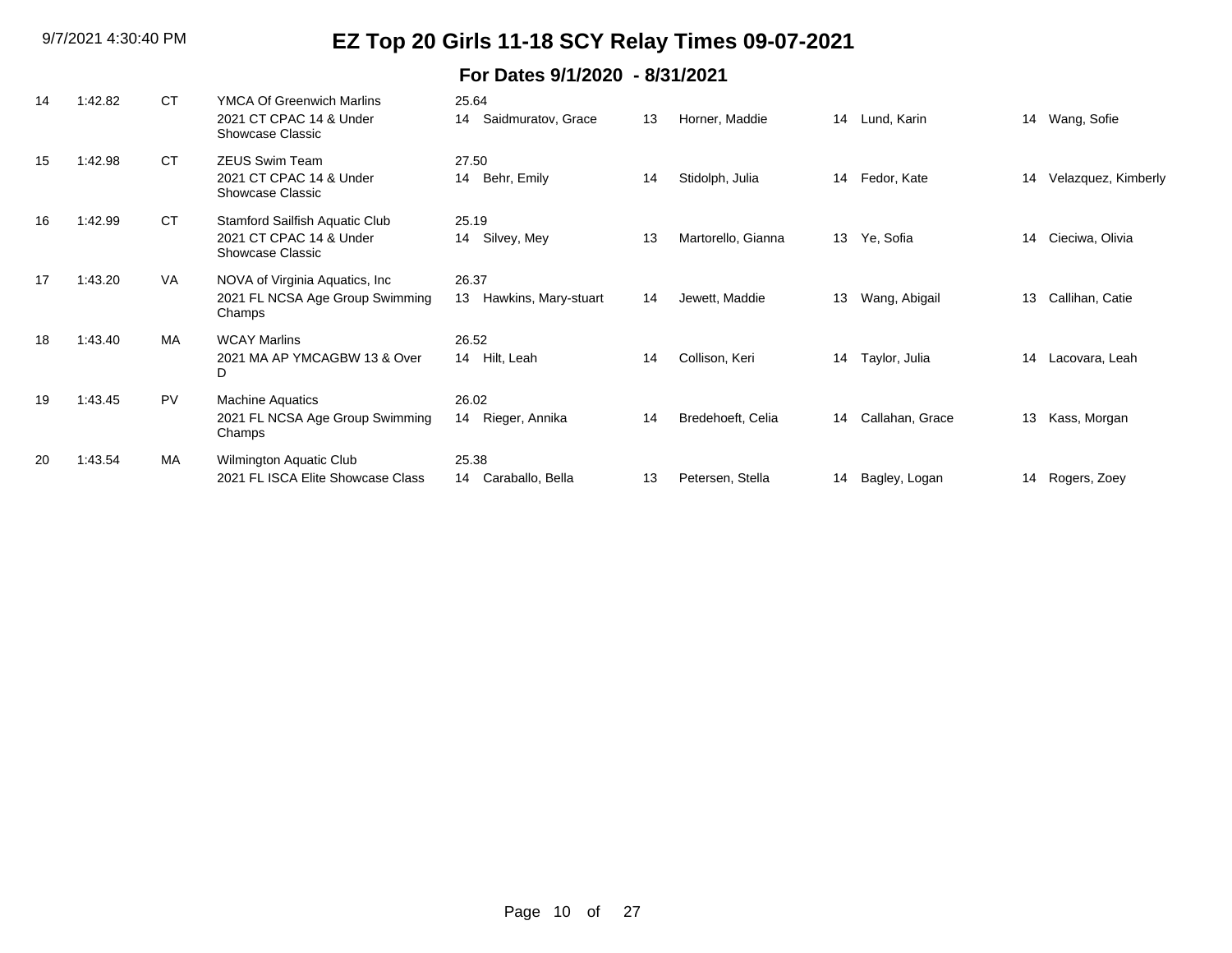#### **For Dates 9/1/2020 - 8/31/2021**

### **Girls 13-14 400 Freestyle Relay Short Course Yards**

|                | Rank Time | <b>LSC</b> | Club / Meet                                     | <b>Leg1 Time</b>       |    |                         |    |                     |    |                     |
|----------------|-----------|------------|-------------------------------------------------|------------------------|----|-------------------------|----|---------------------|----|---------------------|
|                |           |            |                                                 | Leg 1 Age / Name       |    | Leg 2 Age / Name        |    | Leg 3 Age / Name    |    | Leg 4 Age / Name    |
| $\mathbf{1}$   | 3:33.11   | CT         | Westport/Weston Family Y Water Rat<br>Swim Team | 51.54                  |    |                         |    |                     |    |                     |
|                |           |            | CT WRAT v GRYM 13 & Over RTC S                  | 14 Murray, Kate        | 13 | Olasewere, Ayaan        |    | 13 Gussen, Ella     |    | 13 Olasewere, Annam |
| 2              | 3:34.72   | VA         | <b>Quest Swimming</b>                           | 52.98                  |    |                         |    |                     |    |                     |
|                |           |            | 2021 FL ISCA Elite Showcase Class               | 13 Vernon, Ally        | 14 | Cosner, Emerson         | 13 | Diggs, Campbell     |    | 13 Canada, Raegan   |
| 3              | 3:35.19   | VA         | NOVA of Virginia Aquatics, Inc.                 | 53.43                  |    |                         |    |                     |    |                     |
|                |           |            | 2021 FL NCSA Age Group Swimming<br>Champs       | 13 Scott, Elle         | 14 | Little, Bella           | 14 | Bailey, Brooke      |    | 14 Bever, Brady     |
| 4              | 3:36.87   | <b>CT</b>  | Stamford Sailfish Aquatic Club                  | 55.56                  |    |                         |    |                     |    |                     |
|                |           |            | 2021 CT CPAC 14 & Under<br>Showcase Classic     | 13 Bozkurt, Sena       | 14 | Weissler, Michelle      |    | 13 Gold, Bryce      |    | 14 Snelwar, Ariya   |
| 5              | 3:37.14   | <b>MA</b>  | Greater Philadelphia Aquatic Club               | 53.82                  |    |                         |    |                     |    |                     |
|                |           |            | 2021 MA GPAC George Breen Spri                  | 13 McMurray, Kylie     | 13 | McGlinchey, Scarlett    |    | 13 Cassidy, Mad Dog |    | 14 Valle, Isabela   |
| 6              | 3:37.15   | СT         | Chelsea Piers Aquatic Club                      | 54.30                  |    |                         |    |                     |    |                     |
|                |           |            | 2021 CT CPAC 14 & Under<br>Showcase Classic     | 14 Moore, Alexandra    | 14 | Van Orden, Esme         |    | 14 Ward, Miller     |    | 14 Dunn, Lily       |
| $\overline{7}$ | 3:38.64   | <b>MR</b>  | Long Island Aquatic Club                        | 54.47                  |    |                         |    |                     |    |                     |
|                |           |            | 2021 FL NCSA Age Group Swimming<br>Champs       | 14 Han, Abby           | 14 | Constantine, Jacqueline |    | 14 Larsen, Sarah    |    | 13 Gormsen, Lily    |
| 8              | 3:39.01   | <b>MD</b>  | North Baltimore Aquatic Club                    | 54.21                  |    |                         |    |                     |    |                     |
|                |           |            | 2021 FL ISCA Elite Showcase Class               | 14 Hirsch, Holly       | 14 | Scharper, Grace         | 14 | Hazlehurst, Ana     | 13 | Sanders, Katherine  |
| 9              | 3:39.59   | <b>CT</b>  | Ridgefield Aquatic Club                         | 53.32                  |    |                         |    |                     |    |                     |
|                |           |            | 2021 CT CPAC 14 & Under<br>Showcase Classic     | 14 Archibald, Lily     | 14 | Egerton, Elissa         | 13 | Ward, Ava           |    | 14 Giles, Keira     |
| 10             | 3:40.09   | <b>NJ</b>  | Life Time Metro                                 |                        |    |                         |    |                     |    |                     |
|                |           |            | 2021 NJ LIFE LifeTime Metro<br>Championships    | Carter, Dani<br>14     | 13 | Tran, Thi               | 14 | Webber, Cora        |    | 14 Arcella, Sidney  |
| 11             | 3:41.12   | <b>MA</b>  | Jersey Wahoos                                   | 54.93                  |    |                         |    |                     |    |                     |
|                |           |            | 2021 MA GPAC George Breen Spri                  | 13 Tilger, Camryn      | 14 | Lai, Adriana            |    | 13 Walsh, Ellie     |    | 13 Bak, Renee       |
| 12             | 3:42.08   | PV         | <b>Machine Aquatics</b>                         | 55.04                  |    |                         |    |                     |    |                     |
|                |           |            | 2021 FL NCSA Age Group Swimming<br>Champs       | 13 Swanson, Esther     | 13 | Lundy, Emma             | 13 | Charters, Shannon   |    | 13 Bishop, Eva      |
| 13             | 3:42.42   | <b>MD</b>  | Annapolis Swim Club                             |                        |    |                         |    |                     |    |                     |
|                |           |            | 2021 FL ISCA Elite Showcase Class               | Madison, Kendall<br>14 | 14 | Smit, Olivia            | 13 | Starr, Amelia       |    | 14 Connor, Ashley   |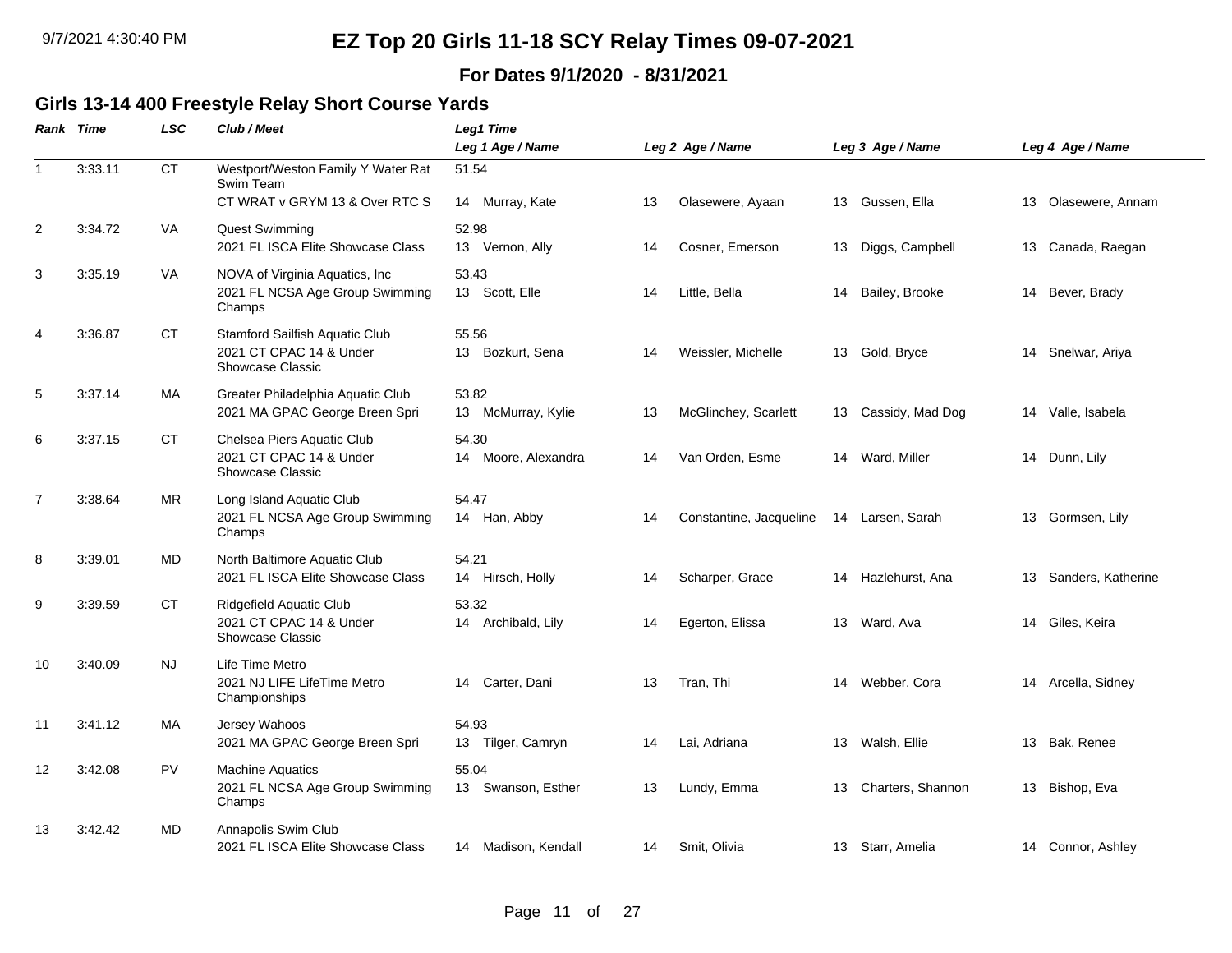| 14 | 3:43.22 | <b>VA</b> | NOVA of Virginia Aquatics, Inc.<br>2021 FL NCSA Age Group Swimming<br>Champs    | 55.48<br>13<br>Hawkins, Mary-stuart | 13 | Hoben, Molly       | 13 | Callihan, Catie     | 14 | Kuhlen, Kate        |
|----|---------|-----------|---------------------------------------------------------------------------------|-------------------------------------|----|--------------------|----|---------------------|----|---------------------|
| 15 | 3:43.32 | <b>CT</b> | <b>YMCA Of Greenwich Marlins</b><br>2021 CT CPAC 14 & Under<br>Showcase Classic | 55.03<br>Saidmuratov, Grace<br>14   | 14 | Lund, Karin        | 13 | Horner, Maddie      | 14 | Wang, Sofie         |
| 16 | 3:45.27 | VA        | <b>CCA Marlins</b><br>2021 FL NCSA Age Group Swimming<br>Champs                 | 56.96<br>14<br>Jones, Layne         | 14 | Simkins, Elizabeth | 13 | Bernier, Tattiannah | 14 | McLaughlin, Delaney |
| 17 | 3:45.57 | MD        | North Baltimore Aquatic Club<br>2021 FL ISCA Elite Showcase Class               | 57.16<br>14 Cerny, Hannah           | 13 | Thompson, Ali      | 14 | Thomas, Margot      | 13 | Chandler, Campbell  |
| 18 | 3:46.56 | <b>CT</b> | Stamford Sailfish Aquatic Club<br>2021 CT CPAC 14 & Under<br>Showcase Classic   | 54.99<br>14 Silvey, Mey             | 13 | Martorello, Gianna | 13 | Ye, Sofia           | 14 | Cieciwa, Olivia     |
| 19 | 3:47.13 | MA        | Wilmington Aquatic Club<br>2021 FL ISCA Elite Showcase Class                    | 57.33<br>14 Rogers, Zoey            | 13 | Petersen, Stella   | 14 | Caraballo, Bella    | 14 | Bagley, Logan       |
| 20 | 3:47.42 | <b>AM</b> | Team Pittsburgh Elite Aquatics<br>2021 FL ISCA Elite Showcase Class             | 56.56<br>13 King, Janelle           | 14 | Kile, Freja        | 13 | Opitz, Lauren       | 13 | Klingensmith, Hanna |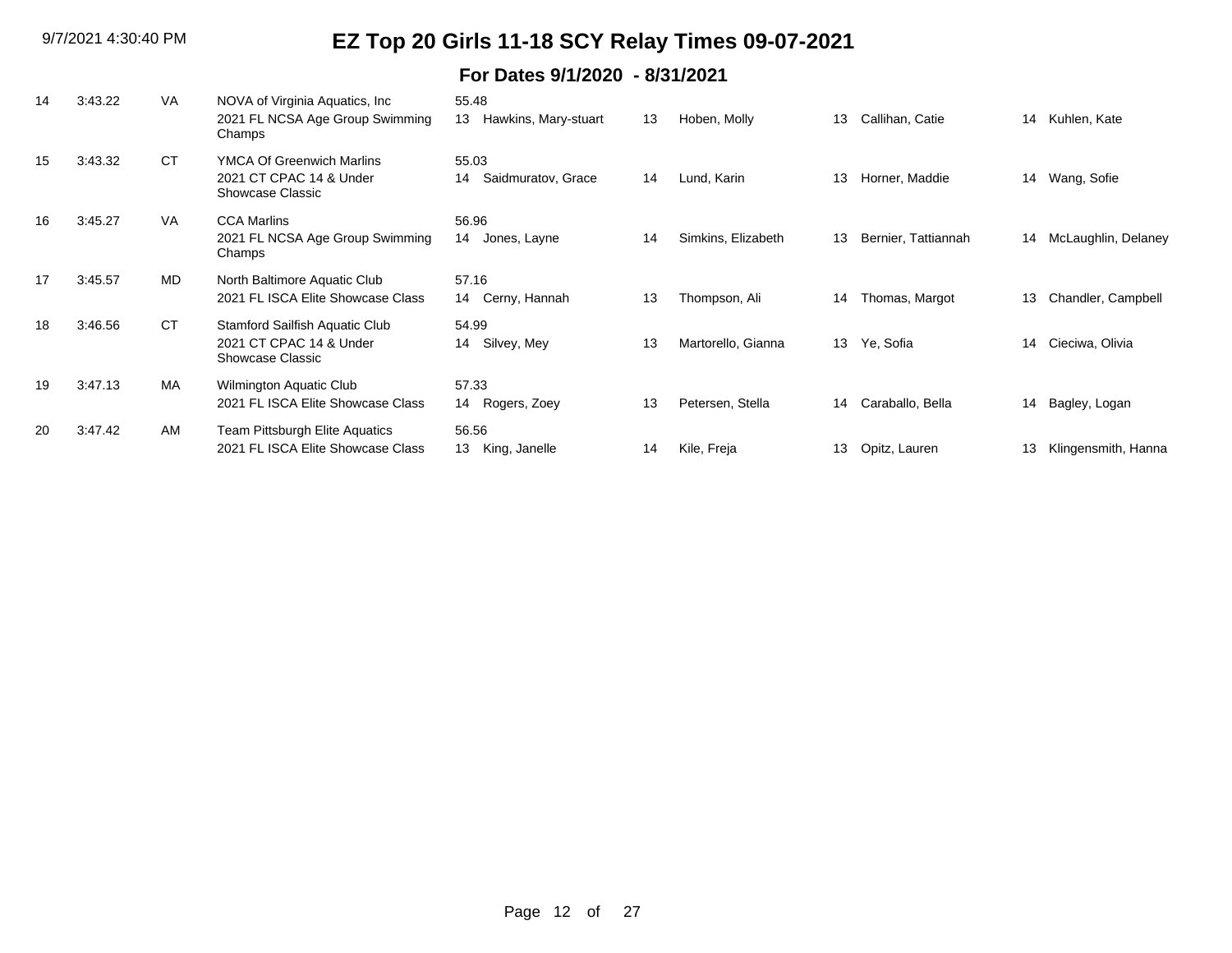#### **For Dates 9/1/2020 - 8/31/2021**

### **Girls 13-14 800 Freestyle Relay Short Course Yards**

| Rank | Time    | <b>LSC</b> | Club / Meet                                   | Leg1 Time                           |    |                  |    |                   |    |                    |
|------|---------|------------|-----------------------------------------------|-------------------------------------|----|------------------|----|-------------------|----|--------------------|
|      |         |            |                                               | Leg 1 Age / Name                    |    | Leg 2 Age / Name |    | Leg 3 Age / Name  |    | Leg 4 Age / Name   |
|      | 8:27.24 | MR         | Hauppauge Athletic Association                | 2:06.99                             |    |                  |    |                   |    |                    |
|      |         |            | 2021 MR HAA June 3 Relay Royale<br>Time Trial | Wilcox, Hailey<br>13                | 14 | Burns, Sofia     | 14 | Dominger, Madison |    | 14 Schroeder, Mary |
| 2    | 8:29.63 | <b>NJ</b>  | X-Cel Swimming                                | 2:06.11                             |    |                  |    |                   |    |                    |
|      |         |            | 2021 NJ XCEL Penultima                        | Ristad, Sabine<br>14                | 14 | Bernard, Ariel   | 14 | Wang, Jessie      | 14 | Heden, Jessica     |
| 3    | 9:13.87 | <b>NI</b>  | Buffalo Area Aquatic Club                     | 2:19.68                             |    |                  |    |                   |    |                    |
|      |         |            | 2021 NI BAAC Spring Invitation 130            | Peiper, Reagan<br>14                | 14 | Marchese, Cara   | 14 | Monteiro, Martha  | 13 | Pisa, Cadence      |
| 4    | 9:50.91 | ΝI         | <b>Buffalo Area Aquatic Club</b>              | 2:27.63                             |    |                  |    |                   |    |                    |
|      |         |            | 2021 NI BAAC Spring Invitation 13O            | Goldman, Bailee<br>13 <sup>13</sup> | 13 | Burg, Julia      | 13 | Umansky, Belle    | 14 | Megan, Hannah      |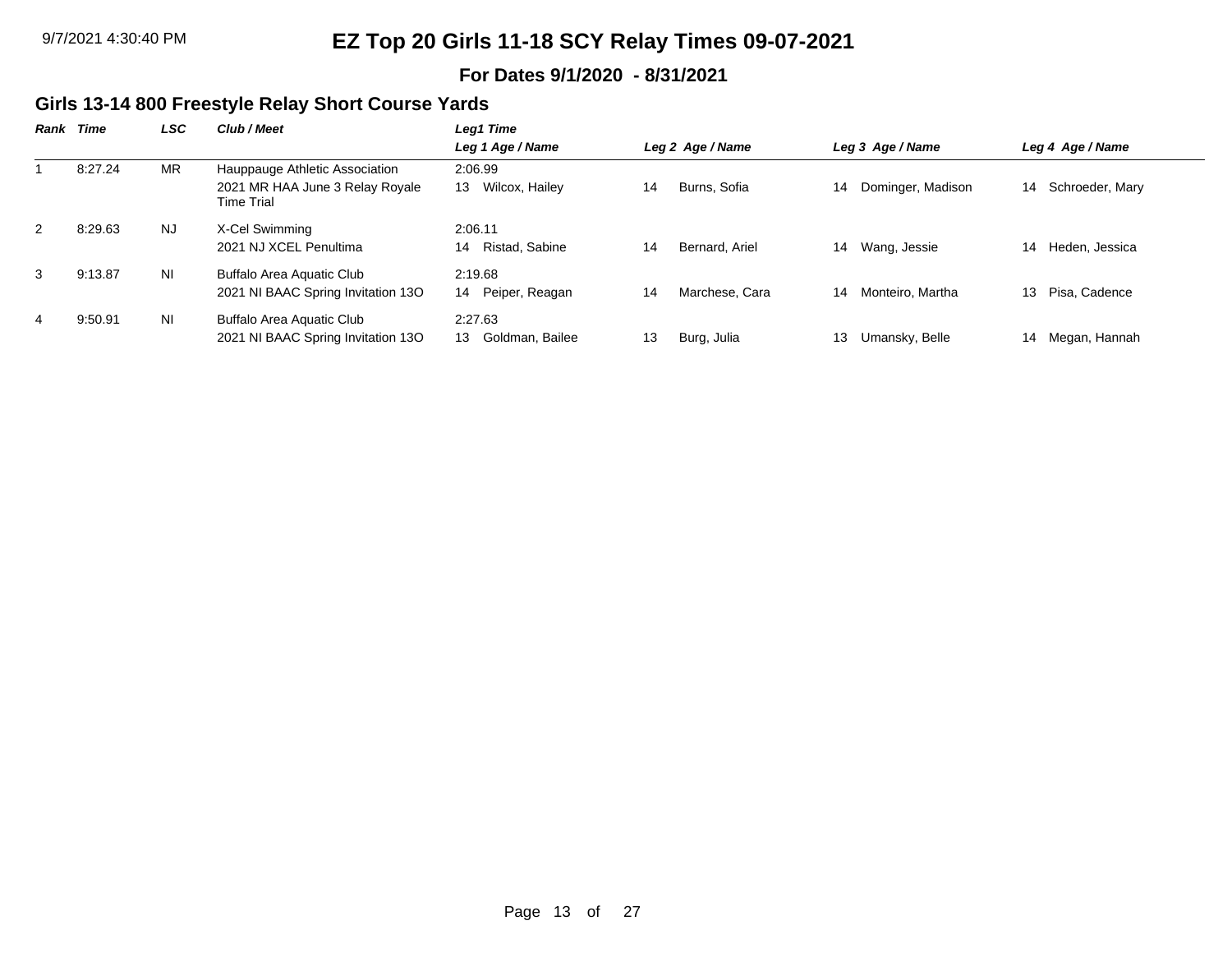#### **For Dates 9/1/2020 - 8/31/2021**

#### **Girls 13-14 200 Medley Relay Short Course Yards**

|                | Rank Time | <b>LSC</b> | Club / Meet                                                                       | <b>Leg1 Time</b>                  |                  |                    |    |                         |    |                    |
|----------------|-----------|------------|-----------------------------------------------------------------------------------|-----------------------------------|------------------|--------------------|----|-------------------------|----|--------------------|
|                |           |            |                                                                                   | Leg 1 Age / Name                  | Leg 2 Age / Name |                    |    | Leg 3 Age / Name        |    | Leg 4 Age / Name   |
| $\mathbf{1}$   | 1:46.99   | <b>CT</b>  | Stamford Sailfish Aquatic Club<br>2021 CT CPAC 14 & Under<br>Showcase Classic     | 27.05<br>13 Gold, Bryce           | 14               | Weissler, Michelle |    | 13 Bozkurt, Sena        |    | 14 Snelwar, Ariya  |
| $\overline{2}$ | 1:47.69   | <b>VA</b>  | NOVA of Virginia Aquatics, Inc<br>2021 FL NCSA Age Group Swimming<br>Champs       | 26.55<br>14 Little, Bella         | 13               | Scott, Elle        | 14 | Bailey, Brooke          |    | 14 Bever, Brady    |
| 3              | 1:48.84   | <b>NJ</b>  | Life Time Metro<br>2021 NJ LIFE LifeTime Metro<br>Championships                   | 28.03<br>14 Carter, Dani          | 14               | Malocha, Jessica   | 13 | Tran, Thi               | 14 | Arcella, Sidney    |
| 4              | 1:48.91   | MD         | North Baltimore Aquatic Club<br>2021 FL ISCA Elite Showcase Class                 | 28.02<br>Chandler, Campbell<br>13 | 14               | Hazlehurst, Ana    | 14 | Hirsch, Holly           | 13 | Sanders, Katherine |
| 5              | 1:50.13   | <b>CT</b>  | Westport/Weston Family Y Water Rat<br>Swim Team<br>CT WRAT v GRYM 13 & Over RTC S | 28.90<br>Gussen, Ella<br>13       | 14               | Racicot, Kristen   |    | 14 Murray, Kate         | 13 | Olasewere, Annam   |
| 6              | 1:50.30   | <b>CT</b>  | Chelsea Piers Aquatic Club<br>2021 CT CPAC 14 & Under<br>Showcase Classic         | 27.19<br>14 Moore, Alexandra      | 14               | Van Orden, Esme    |    | 14 Ward, Miller         |    | 13 Geelen, Lieve   |
| $\overline{7}$ | 1:50.68   | <b>MR</b>  | 92nd Street Flying Dolphins<br>2021 MR YFD March Madness Time                     | 14 Anderson, Stella               | 14               | Lanning, Gracie    |    | 14 Korff, Rose          |    | 14 Bolster, Kayla  |
| 8              | 1:51.45   | <b>MR</b>  | Long Island Aquatic Club<br>2021 FL NCSA Age Group Swimming<br>Champs             | 26.75<br>14 Han, Abby             | 13               | Fried, Regan       | 14 | Constantine, Jacqueline |    | 13 Gormsen, Lily   |
| 9              | 1:51.94   | MD         | Annapolis Swim Club<br>2021 FL ISCA Elite Showcase Class                          | 28.57<br>Connor, Ashley<br>14     | 14               | Page, Chloe        | 14 | Madison, Kendall        | 14 | Smit, Olivia       |
| 10             | 1:52.49   | <b>MA</b>  | Wilmington Aquatic Club<br>2021 FL ISCA Elite Showcase Class                      | 27.83<br>14 Rogers, Zoey          | 14               | Caraballo, Bella   | 13 | Petersen, Stella        | 14 | Bagley, Logan      |
| 11             | 1:52.90   | <b>MA</b>  | <b>Upper Main Line YMCA</b><br>2021 MA AP YMCAGBW 13 & Over<br>D                  | 27.99<br>13 Hamill, Emily         | 13               | Dolan, Reilly      | 14 | Nowoswiat, Jena         |    | 13 Miller, Hadar   |
| 12             | 1:53.02   | <b>CT</b>  | Cheshire Y Sea Dog Swim Club<br>2021 CT CDOG WYW Dual RTC<br>Meet                 | 29.10<br>14 Degennaro, Laura      | 14               | Starzman, Emme     | 14 | Barto, Julia            |    | 13 Cahill, Carly   |
| 13             | 1:53.25   | VA         | Quest Swimming<br>2021 FL ISCA Elite Showcase Class                               | 28.64<br>13 Vernon, Ally          | 14               | Lundeberg, Ilsa    |    | 14 Sivak, Audrey        |    | 13 Canada, Raegan  |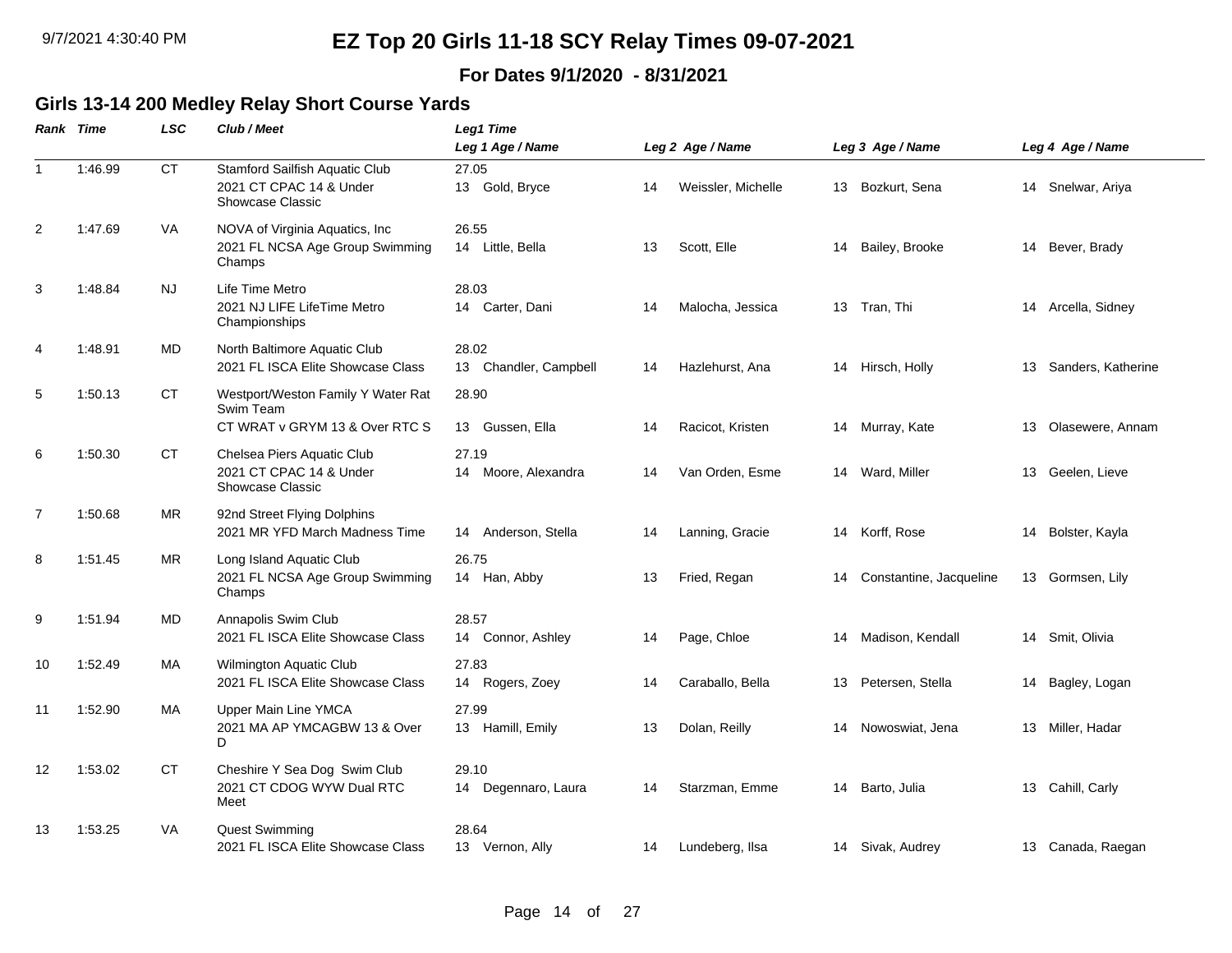| 14 | 1:53.32 | <b>MR</b> | Westchester Aquatic Club<br>2020 MR BGNW WEST PAC 13-<br>Over Tri Meet        | 28.70<br>Pfeiffer, Ally<br>14   | 14 | Casellas, Krystin |    | 14 Reyna, Alexa    | 14 | Sweeney, Kait     |
|----|---------|-----------|-------------------------------------------------------------------------------|---------------------------------|----|-------------------|----|--------------------|----|-------------------|
| 15 | 1:53.98 | <b>CT</b> | Stamford Sailfish Aquatic Club<br>2021 CT CPAC 14 & Under<br>Showcase Classic | 28.16<br>Cieciwa, Olivia<br>14  | 13 | Ye, Sofia         | 13 | Martorello, Gianna | 14 | Silvey, Mey       |
| 16 | 1:54.10 | MD        | North Baltimore Aquatic Club<br>2021 FL ISCA Elite Showcase Class             | 29.47<br>Cerny, Hannah<br>14    | 14 | Thomas, Margot    | 14 | McKenna, Eliza     | 14 | Scharper, Grace   |
| 17 | 1:54.14 | MA        | York YMCA<br>2021 MA AP Summer YSCAP<br>League                                | 1:00.05<br>Eckert, Jayla<br>13  | 14 | Yacoviello, Molly | 14 | Wilkinson, Bella   | 14 | Folcomer, Tiffany |
| 18 | 1:54.60 | <b>NJ</b> | New Jersey Race Club<br>2021 NJ NJRC Firecracker Classic                      | 00.00<br>Celentano, Siara<br>14 | 13 | Fields, Francesca | 13 | Mee, Annie         | 14 | Cullen, Molly     |
| 19 | 1:54.85 | PV        | Rockville Montgomery Swim Club<br>2021 FL NCSA Age Group Swimming<br>Champs   | 28.26<br>13<br>Linck, Elizabeth | 14 | Moore, Mimi       | 14 | Caponiti, Adrianna | 14 | Ossi, Luciana     |
| 20 | 1:55.44 | <b>CT</b> | Ridgefield Aquatic Club<br>2021 CT CPAC 14 & Under<br>Showcase Classic        | 30.18<br>McGerald, Riley<br>13  | 14 | Perea, Andrea     | 13 | Ward, Ava          | 14 | Giles, Keira      |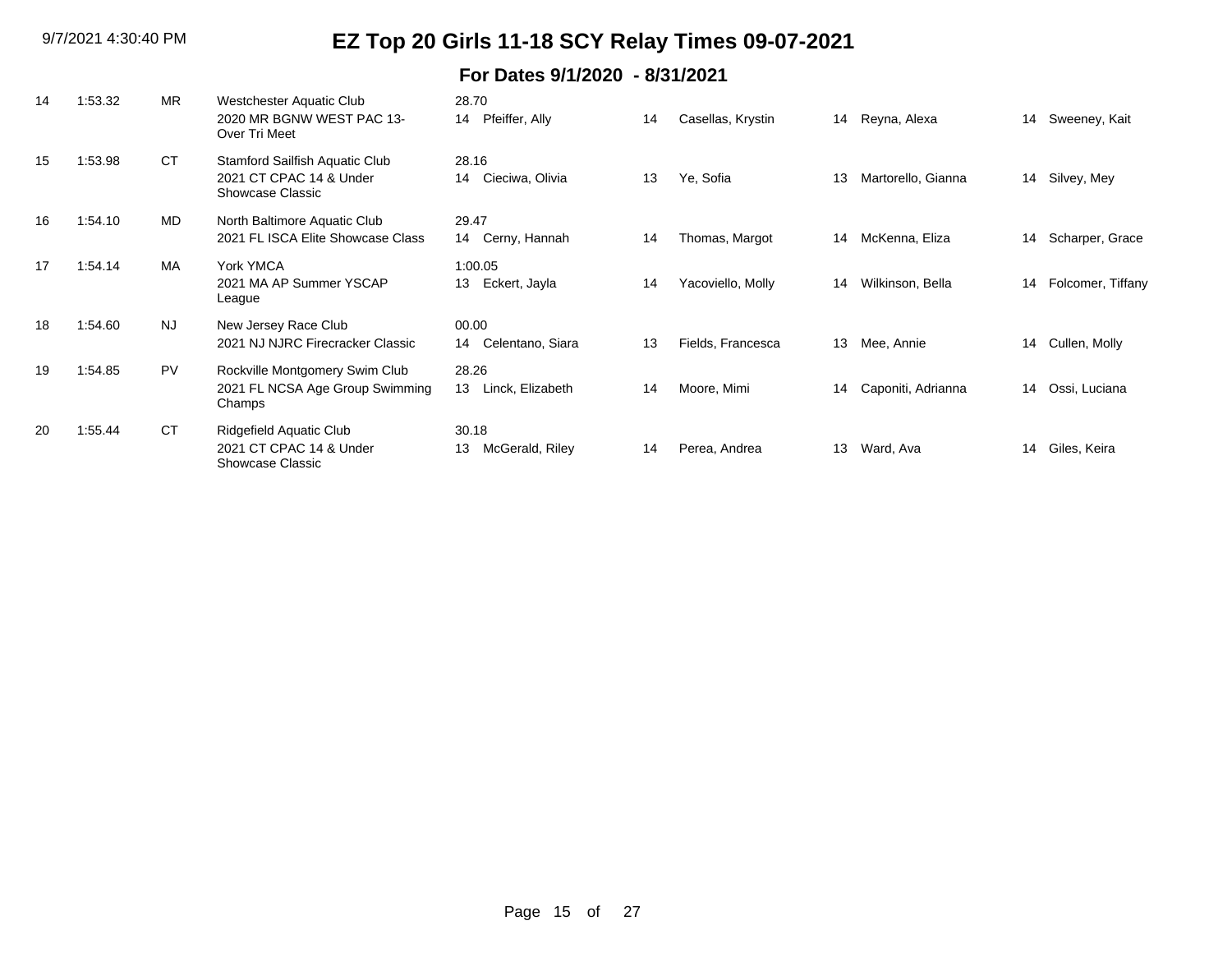#### **For Dates 9/1/2020 - 8/31/2021**

#### **Girls 13-14 400 Medley Relay Short Course Yards**

|                | Rank Time | <b>LSC</b> | Club / Meet                                                                          | Leg1 Time                                                   |    |                    |    |                            |                       |
|----------------|-----------|------------|--------------------------------------------------------------------------------------|-------------------------------------------------------------|----|--------------------|----|----------------------------|-----------------------|
|                |           |            |                                                                                      | Leg 1 Age / Name                                            |    | Leg 2 Age / Name   |    | Leg 3 Age / Name           | Leg 4 Age / Name      |
| $\mathbf{1}$   | 3:54.97   | <b>VA</b>  | NOVA of Virginia Aquatics, Inc<br>2021 FL NCSA Age Group Swimming<br>Champs          | 57.71<br>14 Little, Bella                                   | 13 | Scott, Elle        |    | 14 Bailey, Brooke          | 14 Bever, Brady       |
| $\overline{2}$ | 3:58.10   | <b>CT</b>  | Stamford Sailfish Aquatic Club<br>2021 CT CPAC 14 & Under<br><b>Showcase Classic</b> | 59.86<br>14 Cieciwa, Olivia                                 | 13 | Gold, Bryce        |    | 13 Bozkurt, Sena           | 14 Snelwar, Ariya     |
| 3              | 3:58.87   | <b>NJ</b>  | Life Time Metro<br>2021 NJ LIFE LifeTime Metro<br>Championships                      | Carter, Dani<br>14                                          | 13 | Tran, Thi          |    | 14 Webber, Cora            | 14 Arcella, Sidney    |
| $\overline{4}$ | 3:59.98   | MD         | North Baltimore Aquatic Club<br>2021 FL ISCA Elite Showcase Class                    | 1:00.46<br>13 Chandler, Campbell                            | 14 | Hazlehurst, Ana    |    | 14 Hirsch, Holly           | 13 Sanders, Katherine |
| 5              | 4:00.97   | <b>CT</b>  | Farmington Valley YMCA Tsunamis<br>2021 FL ISCA Elite Showcase Class                 | 58.72<br>14<br>Beauchene, Katherine<br>Forrest, Maren<br>14 | 14 | Headley, Mackenzie |    | 13 Richards, Erin          | 14 Riordan, Maeve     |
| 6              | 4:01.42   | <b>MR</b>  | Long Island Aquatic Club<br>2021 FL NCSA Age Group Swimming<br>Champs                | 57.33<br>14 Han, Abby                                       | 13 | Fried, Regan       |    | 14 Constantine, Jacqueline | 13 Gormsen, Lily      |
| $\overline{7}$ | 4:03.12   | <b>MR</b>  | 92nd Street Flying Dolphins<br>2021 MR YFD March Madness Time                        | 14 Anderson, Stella                                         | 14 | Lanning, Gracie    |    | 14 Korff, Rose             | 14 Bolster, Kayla     |
| 8              | 4:04.06   | VA         | <b>Quest Swimming</b><br>2021 FL ISCA Elite Showcase Class                           | 59.49<br>13 Vernon, Ally                                    | 14 | Lundeberg, Ilsa    | 14 | Cosner, Emerson            | 13 Canada, Raegan     |
| 9              | 4:05.15   | <b>PV</b>  | <b>Machine Aquatics</b><br>2021 FL NCSA Age Group Swimming<br>Champs                 | 1:01.46<br>13 Lundy, Emma                                   | 14 | Bredehoeft, Celia  |    | 14 Rieger, Annika          | 13 Charters, Shannon  |
| 10             | 4:07.12   | VA         | NOVA of Virginia Aquatics, Inc.<br>2021 FL NCSA Age Group Swimming<br>Champs         | 59.84<br>13 Hawkins, Mary-stuart                            | 13 | Wang, Abigail      |    | 13 Horst, Callie           | 13 Callihan, Catie    |
| 11             | 4:08.04   | <b>CT</b>  | Ridgefield Aquatic Club<br>2021 CT CPAC 14 & Under<br><b>Showcase Classic</b>        | 1:04.60<br>13 Ward, Ava                                     | 14 | Perea, Andrea      |    | 14 Archibald, Lily         | 14 Giles, Keira       |
| 12             | 4:09.14   | <b>CT</b>  | Cheshire Y Sea Dog Swim Club<br>2021 CT CDOG WYW Dual RTC<br>Meet                    | 58.41<br>14 Barto, Julia                                    | 14 | Starzman, Emme     |    | 14 Degennaro, Laura        | 13 Tejeda, Julia      |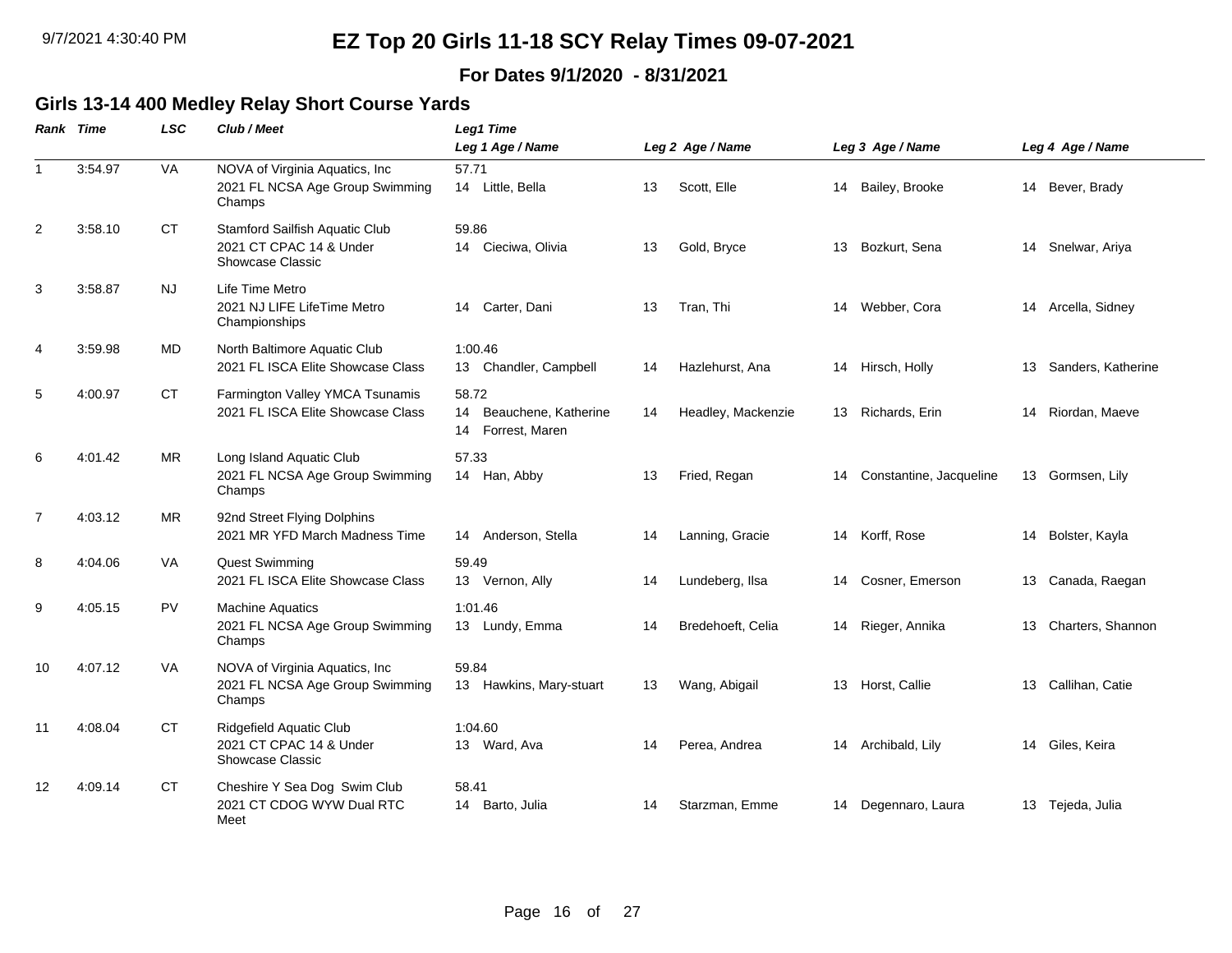| 13 | 4:09.39 | PV        | <b>Machine Aquatics</b><br>2021 FL NCSA Age Group Swimming<br>Champs            | 1:00.72<br>Kass, Morgan<br>13       | 13 | Fredericks, Sophie | 14 | Callahan, Grace    | 13 | Bishop, Eva        |
|----|---------|-----------|---------------------------------------------------------------------------------|-------------------------------------|----|--------------------|----|--------------------|----|--------------------|
| 14 | 4:09.99 | <b>CT</b> | Chelsea Piers Aquatic Club<br>2021 CT CPAC 14 & Under<br>Showcase Classic       | 1:04.30<br>14 Dunn, Lily            | 14 | Van Orden, Esme    | 14 | Moore, Alexandra   | 14 | Ward, Miller       |
| 15 | 4:11.72 | PV        | Occoquan Swimming Inc<br>2020 PV 13&O Meet of Champions                         | 1:04.22<br>13 Picardo, Nika         | 13 | Condon, Clara      | 13 | Wells, Maecy       | 14 | Von Herbulis, Lily |
| 16 | 4:11.85 | <b>CT</b> | Stamford Sailfish Aquatic Club<br>2021 CT CPAC 14 & Under<br>Showcase Classic   | 1:01.03<br>14 Silvey, Mey           | 14 | Weissler, Michelle | 13 | Martorello, Gianna | 13 | Ye, Sofia          |
| 17 | 4:13.26 | <b>MR</b> | Long Island Aquatic Club<br>2021 FL NCSA Age Group Swimming<br>Champs           | 1:02.65<br>Strabuk, Savanah<br>13   | 14 | Larsen, Sarah      | 13 | Anderson, Samantha | 13 | Hu, Caroline       |
| 18 | 4:13.50 | <b>NJ</b> | Life Time Metro<br>2021 NJ LIFE LifeTime Metro<br>Championships                 | Wong, Claire<br>13                  | 14 | Hickey, Emily      | 14 | Malocha, Jessica   | 13 | Harkins, Kiera     |
| 19 | 4:14.12 | MD        | North Baltimore Aquatic Club<br>2021 FL ISCA Elite Showcase Class               | 1:02.40<br>14 Villagomez, Eva       | 13 | McCallister, Faith | 14 | Cerny, Hannah      | 14 | McKenna, Eliza     |
| 20 | 4:15.76 | <b>CT</b> | <b>YMCA Of Greenwich Marlins</b><br>2021 CT CPAC 14 & Under<br>Showcase Classic | 1:02.34<br>Saidmuratov, Grace<br>14 | 13 | Horner, Maddie     | 14 | Wang, Sofie        | 14 | Lund, Karin        |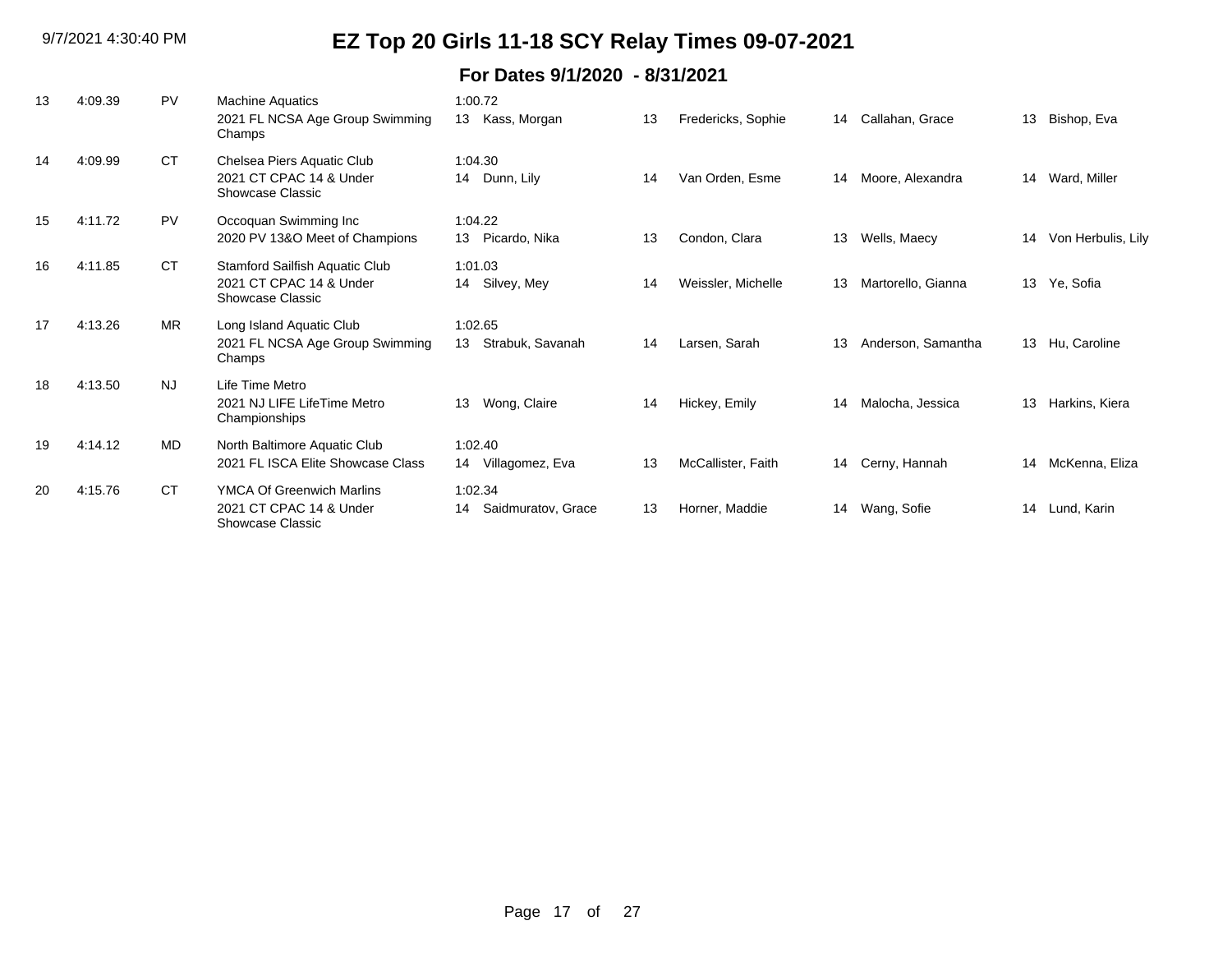#### **For Dates 9/1/2020 - 8/31/2021**

#### **Girls 15-16 200 Freestyle Relay Short Course Yards**

|                | Rank Time | LSC       | Club / Meet                                                                 | <b>Leg1 Time</b><br>Leg 1 Age / Name |    | Leg 2 Age / Name |    | Leg 3 Age / Name       |    | Leg 4 Age / Name       |
|----------------|-----------|-----------|-----------------------------------------------------------------------------|--------------------------------------|----|------------------|----|------------------------|----|------------------------|
| $\mathbf{1}$   | 1:37.06   | <b>CT</b> | <b>Laurel East Hartford YMCA</b><br>2021 CT FVYT vs LEHY Dual RTC<br>Meet   | 24.83<br>15 Paluska, Annika          | 16 | Depinto, Alanna  |    | 15 Kudlac, Riley       |    | 15 Kudlac, Avery       |
| $\overline{2}$ | 1:37.51   | AD        | Schenectady-Saratoga Swim Club<br>2021 FL All-American Championship         | 24.66<br>15 Hart, Jenna              | 15 | Amedio, Mea      | 16 | Frame, Ally            |    | 16 Love, Rachel        |
| 3              | 1:37.98   | <b>NE</b> | <b>Crimson Aquatics</b><br>2021 CT CPAC May RTC Meet                        | 24.34<br>Wieczorek, Hannah<br>15     | 15 | Dominici, Cara   | 16 | Ackerman-Vallala, Diya |    | 16 McClintock, Sammy   |
| $\overline{4}$ | 1:38.13   | МA        | <b>Friends Central Aquatics</b><br>2021 MA Swimming Senior SC Cha           | 25.00<br>15 Behling, Clara           | 16 | Lane, Hope       | 15 | Pillar, Claire         |    | 16 Naveen, Annika      |
| 5              | 1:40.18   | MA        | South Jersey Aquatic Club<br>2021 MA Swimming Senior SC Cha                 | 25.12<br>16 Zane, Abby               | 16 | Haney, Hope      | 15 | Lett, Lindsey          |    | 15 Fekete, Em          |
| 6              | 1:42.75   | <b>MR</b> | <b>Islanders Aquatics</b><br>2021 MR SSC Spring Spectacular<br>Invitational | 26.07<br>15 Crane, Ruth              | 15 | Haas, Emma       | 15 | Jordan, Noelle         |    | 15 Carpentieri, Jordan |
| $\overline{7}$ | 1:43.75   | <b>NJ</b> | Life Time Metro<br>2021 NJ LIFE LifeTime Metro<br>Championships             | Wu, Karen<br>15                      | 16 | Magee, Nicole    | 15 | Mustacciuolo, Ava      |    | 16 Knoller, Maya Lily  |
| 8              | 1:44.78   | <b>NJ</b> | Central Jersey Aquatic Club<br>2021 NJ Peddie Invite #2                     | 26.70<br>16 Mazzacco, Katie          | 16 | Gers, Jenna      | 15 | Porter, Grace          | 16 | Gmelich, Mclane        |
| 9              | 1:45.33   | <b>NE</b> | <b>Charles River Aquatics</b><br>2021 NE CRA CL Intra-squad Rel             | 26.11<br>15 Leen, Alana              | 15 | Shulman, Adah    | 16 | Henry, Katherine       |    | 16 Lee, Hannah         |
| 10             | 1:45.73   | MD        | Eagle Swim Team Inc.<br>2021 FL GTSA TYR Championship<br>Meet               | 27.48<br>15 Zavala, Alina            | 16 | Sheridan, Olivia |    | 15 Mackey, Andi        |    | 15 Griffin, Lily       |
| 11             | 1:46.35   | ΝI        | Buffalo Area Aquatic Club<br>2021 NI BAAC Spring Invitation 13O             | 26.25<br>15 Jones, Emma              | 16 | Smith, Allison   | 15 | Boicourt, Olivia       |    | 16 Hall, Sofia         |
| 12             | 1:50.46   | <b>CT</b> | Wilton Y Wahoos Swim Club<br>2021 CT Wahoos End of Season<br>RTC Me         | 26.57<br>15 Yee, Jordyn              | 15 | Tullis, Ada      | 15 | Skidell, Zoe           | 16 | Jandura, Carolyn       |
| 13             | 1:50.76   | MR        | Huntington YMCA<br>2021 MR EHY-HYB March 21 Dual<br>Meet                    | 28.26<br>16 Glass, Caitlyn           | 16 | Sanchez, Simone  | 16 | Clayton, Caelan        | 15 | Best, Alexa            |
| 14             | 1:54.67   | <b>NE</b> | <b>Charles River Aquatics</b><br>2021 NE CRA CL Intra-squad Rel             | 27.84<br>16 Zhao, Bonnie             | 16 | Price, Abby      |    | 15 Kim, Gabby          |    | 16 Frey, Kyla          |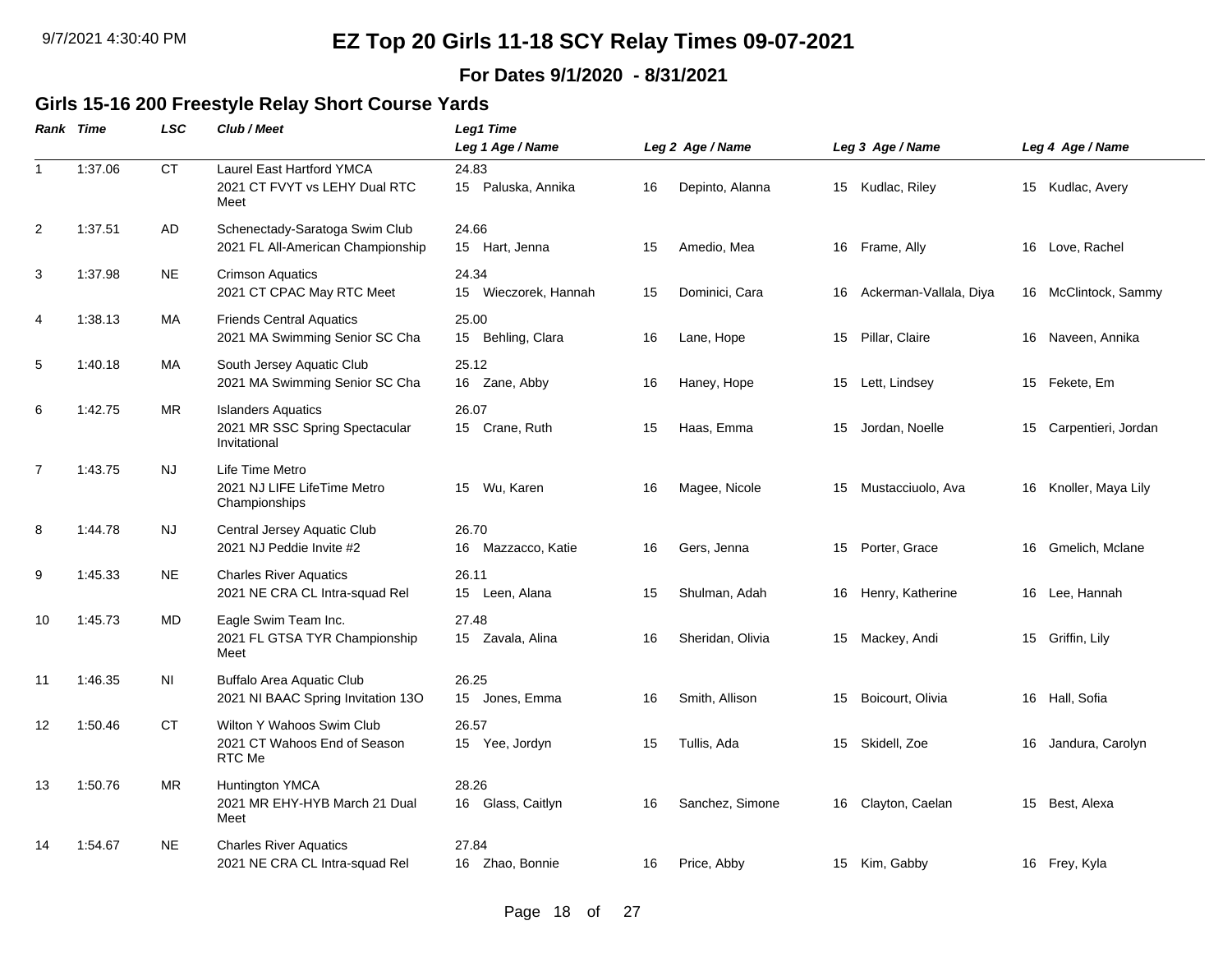#### **For Dates 9/1/2020 - 8/31/2021**

### **Girls 15-16 400 Freestyle Relay Short Course Yards**

| Rank | Time    | LSC            | Club / Meet                                                            | Leg1 Time                          |    |                      |    |                        |    |                    |
|------|---------|----------------|------------------------------------------------------------------------|------------------------------------|----|----------------------|----|------------------------|----|--------------------|
|      |         |                |                                                                        | Leg 1 Age / Name                   |    | Leg 2 Age / Name     |    | Leg 3 Age / Name       |    | Leg 4 Age / Name   |
|      | 3:36.17 | <b>NE</b>      | <b>Crimson Aquatics</b><br>2021 CT CPAC May RTC Meet                   | 54.44<br>Knightly, Peyton<br>15    | 16 | McClintock, Sammy    | 16 | Ackerman-Vallala, Diya | 15 | Wieczorek, Hannah  |
| 2    | 3:39.41 | MA             | <b>Friends Central Aquatics</b><br>2021 MA FCA Early Spring Meet       | 55.29<br>Pillar, Claire<br>15      | 15 | Behling, Clara       | 16 | Lane, Hope             | 16 | Naveen, Annika     |
| 3    | 3:45.06 | NE.            | <b>SOLO Aquatics</b><br>2021 NE SOLO CL Welcome Home I                 | 56.33<br>16 Kisova, Veronika       | 15 | Dmytruk, Sophia      | 16 | Pentony, Isabel        | 16 | Lord, Avery        |
| 4    | 3:53.01 | N <sub>l</sub> | <b>Buffalo Area Aquatic Club</b><br>2021 NI BAAC Spring Invitation 13O | 57.12<br>Smith, Allison<br>16      | 15 | Berdysiak, Elizabeth |    | 16 Hall, Sofia         | 15 | Jones, Emma        |
| 5    | 4:02.63 | <b>NE</b>      | <b>Charles River Aquatics</b><br>2021 NE CRA CL Intra-squad Rel        | 1:01.08<br>16 Frey, Kyla           | 15 | Shulman, Adah        | 16 | Zhao, Bonnie           | 16 | Rheault, Camille   |
| 6    | 4:04.51 | <b>MA</b>      | Greater Philadelphia Aquatic Club<br>2021 MA GPAC George Breen Spri    | 57.84<br>15<br>Castellan, Giovanna | 15 | Lewis, Jasmine       | 16 | Morris, Chloe          | 16 | McCarthy, Danielle |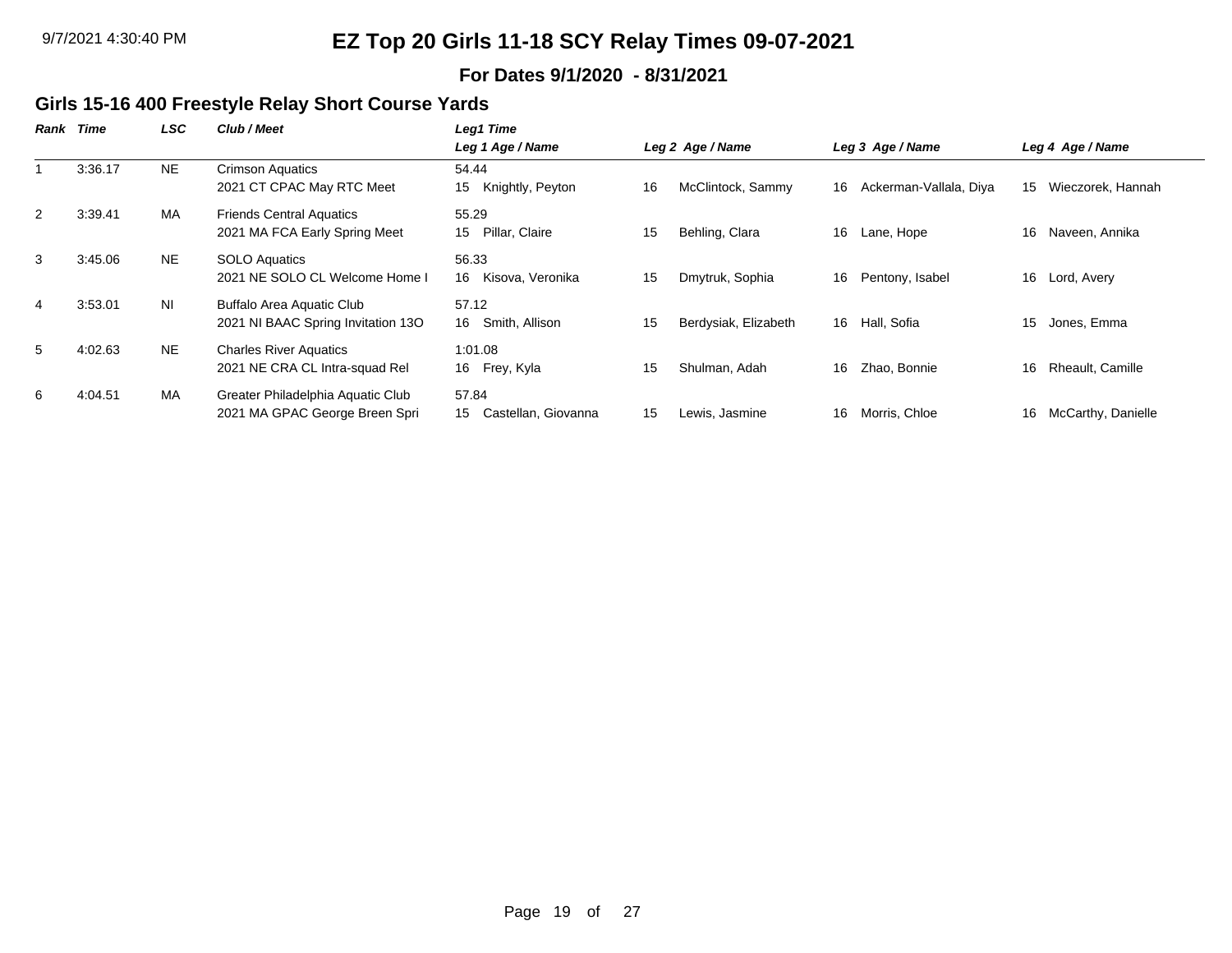#### **For Dates 9/1/2020 - 8/31/2021**

### **Girls 15-16 800 Freestyle Relay Short Course Yards**

|   | Rank Time | LSC       | Club / Meet                                                        | Leg1 Time                       |    |                  |    |                  |    |                   |
|---|-----------|-----------|--------------------------------------------------------------------|---------------------------------|----|------------------|----|------------------|----|-------------------|
|   |           |           |                                                                    | Leg 1 Age / Name                |    | Leg 2 Age / Name |    | Leg 3 Age / Name |    | Leg 4 Age / Name  |
|   | 7:08.94   | <b>PV</b> | Nation's Capital Swim Club<br>2020 PV NCAP Winter Intrasquad       | 1:48.79<br>Duncan, Sophie<br>16 | 16 | Spink, Camille   |    | 16 Wall, Tatum   | 16 | Gemmell. Erin     |
| 2 | 7:44.11   | PV        | All Star Aquatics<br>2021 FL NCSA Spring Swimming<br>Championships | 1:52.45<br>West, Lauren<br>16   | 16 | Yang, Georgia    |    | 16 Noll, Emily   | 16 | Hofmann, Caitlin  |
| 3 | 9:02.09   | NE.       | Executive Swim Club<br>2021 NE ESC Spring into Distance            | 00.00<br>Polce, Lauren<br>16    | 16 | Chen. Mia        | 16 | Wagner, Skylar   | 16 | Richardson, Emily |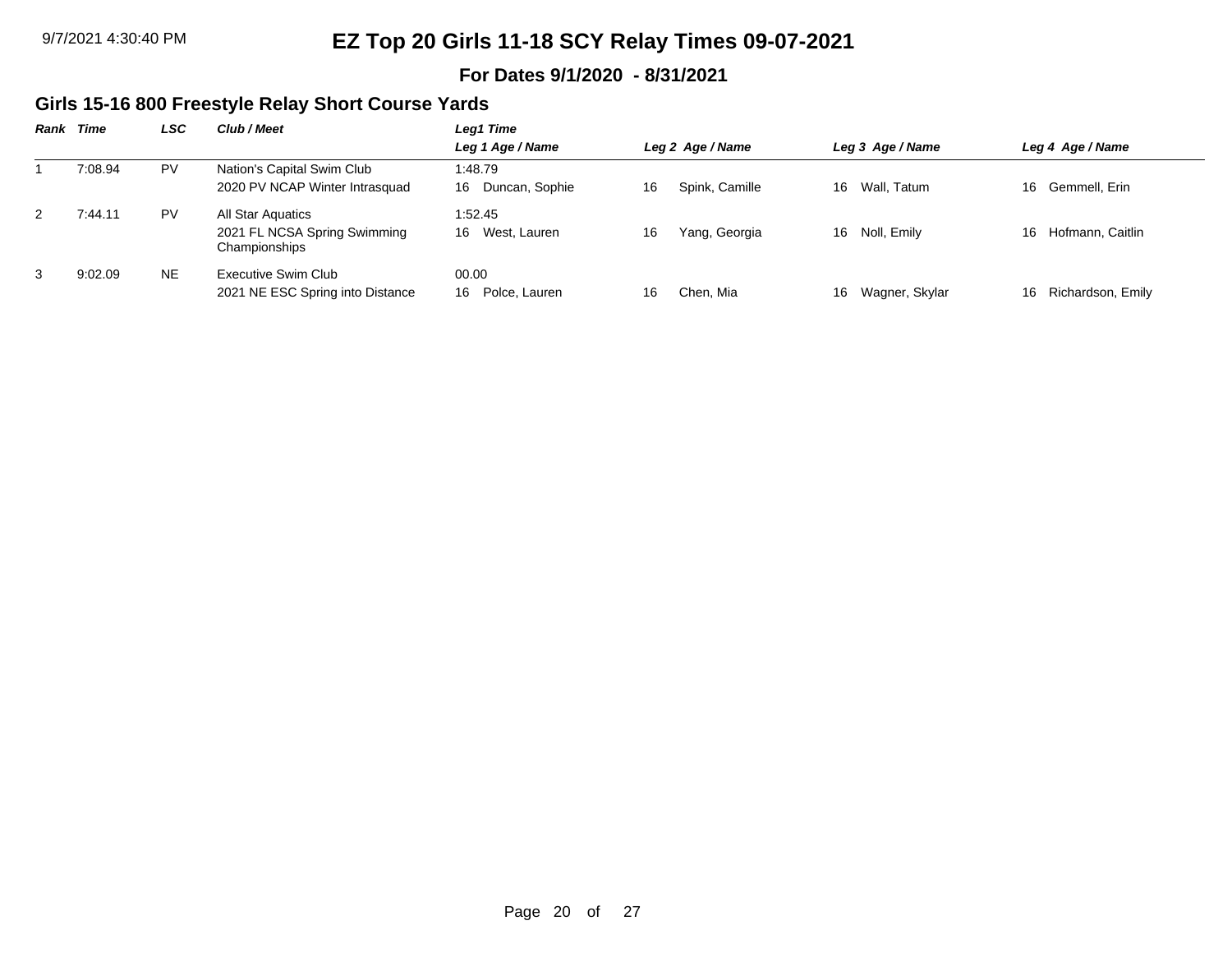#### **For Dates 9/1/2020 - 8/31/2021**

#### **Girls 15-16 200 Medley Relay Short Course Yards**

|                | Rank Time | <b>LSC</b> | Club / Meet                                                                           | <b>Leg1 Time</b>                   |    |                     |    |                   |    |                       |
|----------------|-----------|------------|---------------------------------------------------------------------------------------|------------------------------------|----|---------------------|----|-------------------|----|-----------------------|
|                |           |            |                                                                                       | Leg 1 Age / Name                   |    | Leg 2 Age / Name    |    | Leg 3 Age / Name  |    | Leg 4 Age / Name      |
| $\mathbf{1}$   | 1:46.38   | NJ         | Life Time Metro<br>2021 NJ LIFE LifeTime Metro<br>Championships                       | 27.00<br>16 Wang, Emily            | 16 | Knoller, Maya Lily  |    | 16 Webber, Molly  |    | 16 Jeng, Flora        |
| 2              | 1:48.02   | <b>MA</b>  | Suburban Seahawks Club<br>2021 MA Swimming Senior SC Cha                              | 26.67<br>Debaecke, Sydney<br>16    | 16 | Keegan, Mary Kate   | 16 | Levensten, Kate   | 16 | Eruslanova, Katya     |
| 3              | 1:48.36   | MA         | South Jersey Aquatic Club<br>2021 MA Swimming Senior SC Cha                           | 28.13<br>15 O'Day, Heather         | 15 | Kuball, Lilliana    | 16 | Zane, Abby        |    | 16 Bocaj, Julia       |
| 4              | 1:48.66   | СT         | Laurel East Hartford YMCA<br>2021 CT FVYT vs LEHY Dual RTC<br>Meet                    | 27.74<br>15 Kudlac, Avery          | 15 | Paluska, Annika     | 16 | Depinto, Alanna   |    | 15 Kudlac, Riley      |
| 5              | 1:49.32   | МA         | <b>Friends Central Aquatics</b><br>2021 MA Swimming Senior SC Cha                     | 26.58<br>16 Naveen, Annika         | 15 | Pillar, Claire      | 15 | Behling, Clara    | 16 | Lane, Hope            |
| 6              | 1:51.37   | MR.        | <b>Islanders Aquatics</b><br>2021 MR SSC Spring Spectacular<br>Invitational           | 28.20<br>15<br>Jordan, Noelle      | 15 | Carpentieri, Jordan | 15 | Haas, Emma        | 15 | Crane, Ruth           |
| $\overline{7}$ | 1:53.91   | MR.        | 92nd Street Flying Dolphins<br>2021 MR YFD March Madness Time                         | Alexander, Audrey<br>15            | 15 | Wong, Linsey        | 16 | Paltrowitz, Leila |    | 16 Knapp, Eliza       |
| 8              | 1:55.65   | <b>MR</b>  | Badger Swim Club, Inc.<br>2020 MR BGNW and BAD Senior<br>Dual Meet                    | 29.10<br>16 Balachandran, Isabelle | 16 | Reich, Julia        | 15 | Taylor, Jaelynn   |    | 16 Loveless, Marykate |
| 9              | 1:57.10   | <b>PV</b>  | Snow Swimming<br>2020 PV 13&O Meet of Champions                                       | 28.90<br>15 Nehring, Elizabeth     | 16 | Leveto, Kennedy     | 15 | Rebich, Lizzie    |    | 15 Foley, Abigail     |
| 10             | 1:57.21   | <b>NI</b>  | Buffalo Area Aquatic Club<br>2021 NI BAAC Spring Invitation 13O                       | 30.98<br>16 Kurtz, Anne Marie      | 16 | Smith, Allison      | 16 | Hall, Sofia       | 15 | Jones, Emma           |
| 11             | 2:01.22   | <b>NE</b>  | <b>Executive Swim Club</b><br>2021 NE ESC Spring into Distance                        | 00.00<br>16 Goucher, Ela           | 15 | Donoghue, Kylie     | 16 | Wagner, Skylar    | 15 | Henderson, Charlotte  |
| 12             | 2:02.50   | <b>NJ</b>  | New Jersey Race Club<br>2021 NJ NJRC Firecracker Classic                              | 00.00<br>15 Cutalo, Olivia         | 15 | Devincens, Bennett  | 15 | Clough, Annie     |    | 15 D'Arcy, Michaela   |
| 13             | 2:02.79   | <b>NE</b>  | <b>Charles River Aquatics</b><br>2021 NE CRA CL Intra-squad Rel                       | 32.72<br>15 Hemr, Louisa           | 16 | Frey, Kyla          | 16 | Zhao, Bonnie      | 16 | Hooper, Claire        |
| 14             | 2:05.60   | <b>MR</b>  | <b>BGC-N. Westchester Marlins</b><br>2021 MR BGNW Marlins March<br>Madness Time Trial | 29.83<br>15 Naughton, Kiera        | 15 | Sun, Julia          | 16 | Williams, Laura   |    | 15 Slive, Ellie       |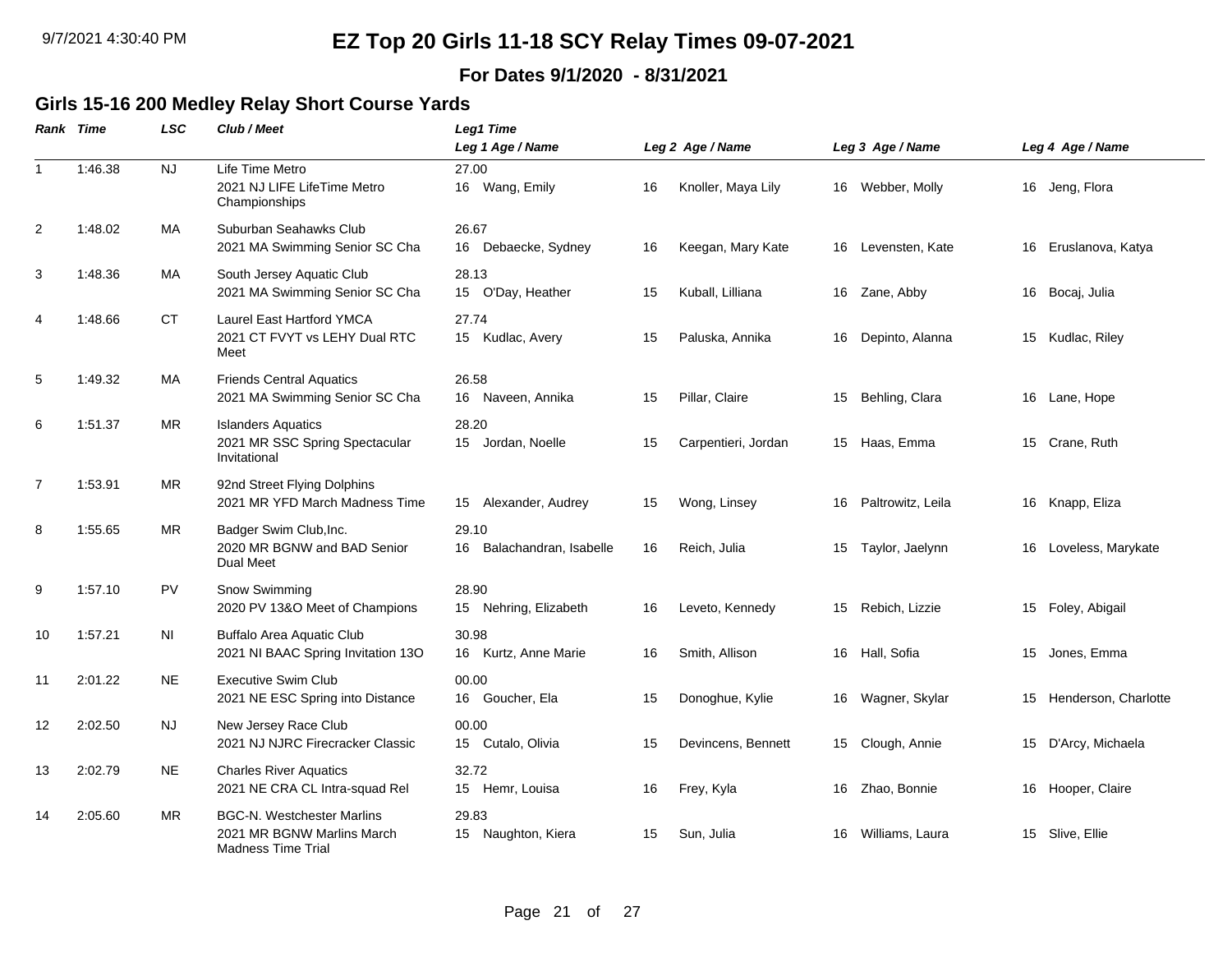9/7/2021 4:30:40 PM

# **EZ Top 20 Girls 11-18 SCY Relay Times 09-07-2021**

| 15 2:06.96 | NE NE | <b>Charles River Aquatics</b>                     | 32.41 |               |                  |                     |
|------------|-------|---------------------------------------------------|-------|---------------|------------------|---------------------|
|            |       | 2021 NE CRA CL Intra-squad Rel 15 Sell, Gwendolyn |       | 15 Kim, Gabby | 15 Shulman, Adah | 16 Henry, Katherine |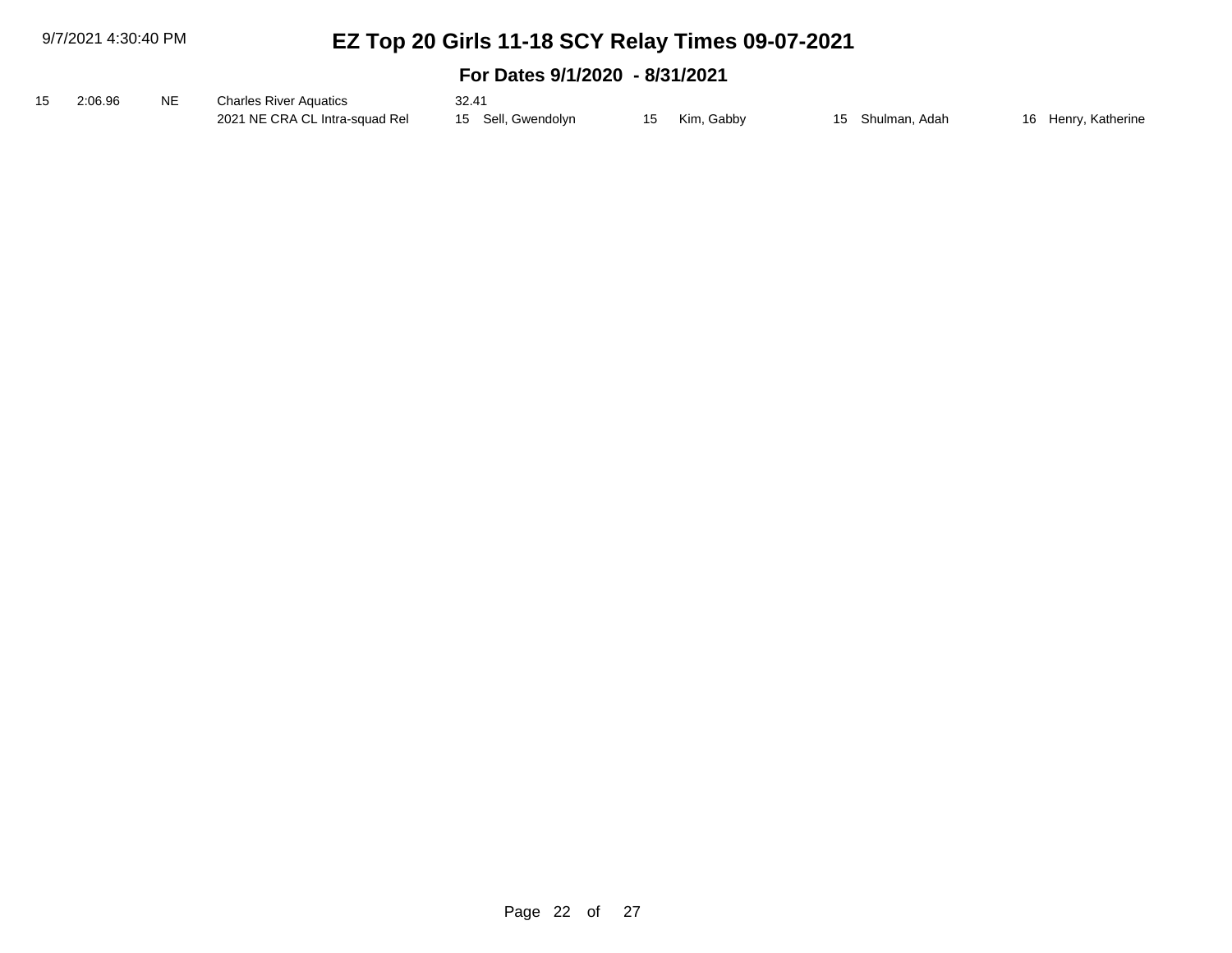#### **For Dates 9/1/2020 - 8/31/2021**

### **Girls 15-16 400 Medley Relay Short Course Yards**

| Rank           | Time    | LSC.      | Club / Meet                                                                                  | <b>Leg1 Time</b>                  |    |                  |    |                   |    |                     |
|----------------|---------|-----------|----------------------------------------------------------------------------------------------|-----------------------------------|----|------------------|----|-------------------|----|---------------------|
|                |         |           |                                                                                              | Leg 1 Age / Name                  |    | Leg 2 Age / Name |    | Leg 3 Age / Name  |    | Leg 4 Age / Name    |
|                | 3:58.05 | CT.       | <b>Laurel East Hartford YMCA</b><br>2021 CT FVYT vs LEHY Dual RTC<br>Meet                    | 1:00.40<br>Sowka, Brooke<br>15    | 15 | Paluska, Annika  | 15 | Kudlac, Avery     | 15 | Kudlac, Riley       |
| $\overline{2}$ | 4:07.23 | <b>MA</b> | <b>Friends Central Aquatics</b><br>2021 MA FCA Early Spring Meet                             | 1:00.22<br>16<br>Naveen, Annika   | 15 | Pillar, Claire   | 15 | English, Chloe    | 15 | Behling, Clara      |
| 3              | 4:12.27 | <b>NJ</b> | Life Time Metro<br>2021 NJ LIFE LifeTime Metro<br>Championships                              | Wu, Karen<br>15                   | 15 | Korn, Morgan     | 15 | Mustacciuolo, Ava |    | 16 Magee, Nicole    |
| 4              | 4:16.87 | NI        | Buffalo Area Aquatic Club<br>2021 NI BAAC Spring Invitation 13O                              | 1:06.03<br>16 Kurtz, Anne Marie   | 16 | Smith, Allison   | 16 | Hall, Sofia       | 15 | Jones, Emma         |
| 5              | 4:26.17 | <b>NE</b> | <b>Charles River Aquatics</b><br>2021 NE CRA CL Intra-squad Rel                              | 1:08.87<br>15 Hemr, Louisa        | 16 | Frey, Kyla       | 16 | Zhao, Bonnie      |    | 16 Hooper, Claire   |
| 6              | 4:36.55 | <b>MR</b> | <b>BGC-N. Westchester Marlins</b><br>2021 MR BGNW Marlins March<br><b>Madness Time Trial</b> | 1:03.26<br>Naughton, Kiera<br>15  | 15 | Fagan, Paige     | 16 | Patterson, Clare  | 16 | Williams, Laura     |
| $\overline{7}$ | 4:40.30 | NE.       | Hockomock Area YMCA Lightning<br>2021 NE HAY CL Sun Kissed                                   | 1:10.66<br>Wainwright, Maia<br>16 | 15 | Racine, Vivian   | 15 | Hobson, Cassie    | 16 | Sinotte, Faye       |
| 8              | 4:40.43 | <b>NE</b> | <b>Charles River Aquatics</b><br>2021 NE CRA CL Intra-squad Rel                              | 1:11.02<br>Sell, Gwendolyn<br>15  | 15 | Kim, Gabby       | 15 | Shulman, Adah     |    | 16 Henry, Katherine |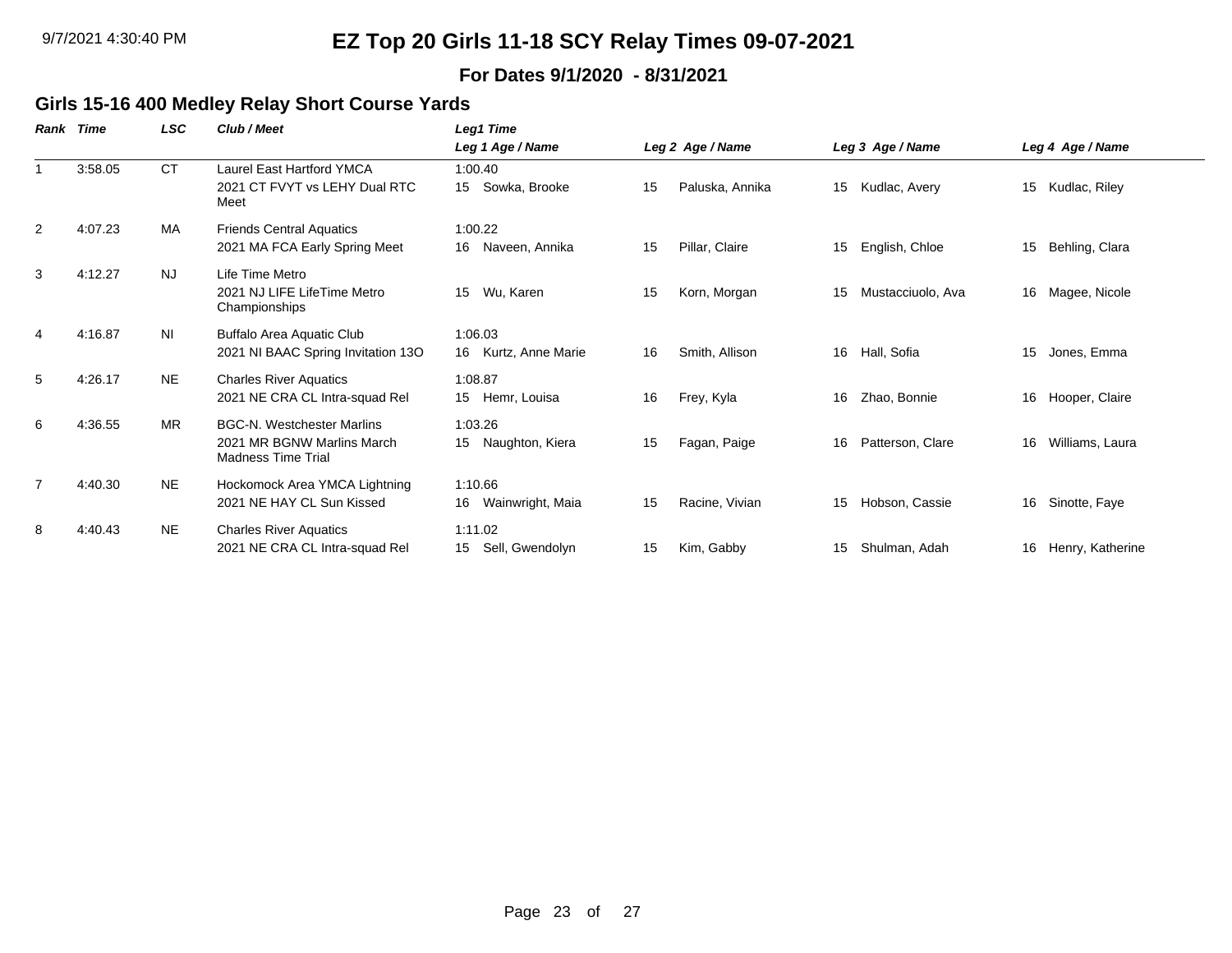#### **For Dates 9/1/2020 - 8/31/2021**

### **Girls 17-18 200 Freestyle Relay Short Course Yards**

| Rank | Time    | LSC       | Club / Meet                                                                      | Leg1 Time                |                        |                      |                    |
|------|---------|-----------|----------------------------------------------------------------------------------|--------------------------|------------------------|----------------------|--------------------|
|      |         |           |                                                                                  | Leg 1 Age / Name         | Leg 2 Age / Name       | Leg 3 Age / Name     | Leg 4 Age / Name   |
|      | 1:35.61 | <b>VA</b> | NOVA of Virginia Aquatics, Inc.<br>2021 FL NCSA Spring Swimming<br>Championships | 23.96<br>Peterson, Sanna | Sheble, Caroline<br>18 | Pierce. Maddie<br>18 | Langenburg, Erin   |
| 2    | 1:45.04 | ΝI        | Victor Swim Club<br>2021 NI STAR Spring Invite                                   | 26.62<br>Hawkins, Emma   | Senglaub, Emma         | Senglaub, Katie      | Van Vreede, Olivia |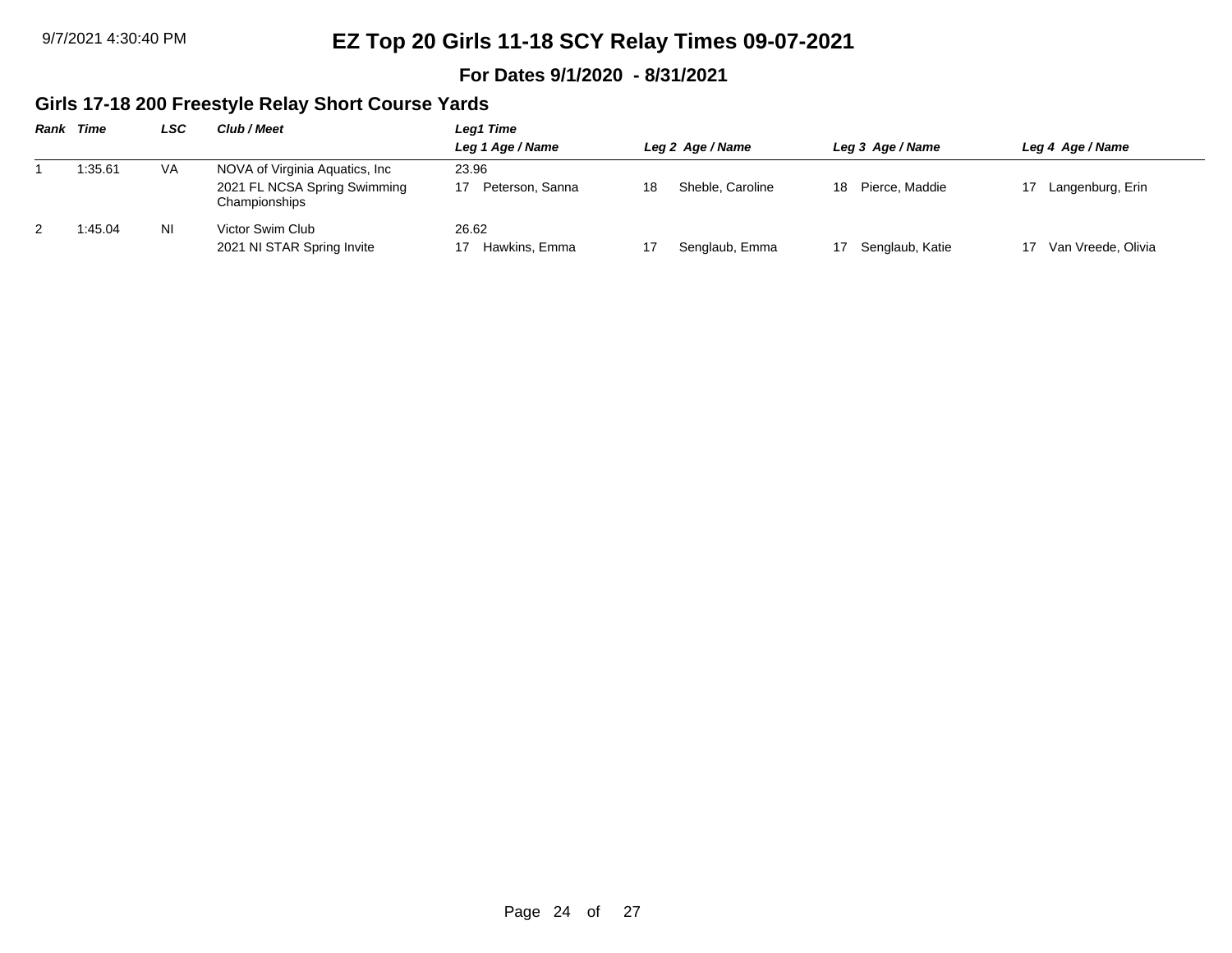**For Dates 9/1/2020 - 8/31/2021**

### **Girls 17-18 400 Freestyle Relay Short Course Yards**

| <b>Rank Time</b> |         | LSC | Club / Meet              | Leg1 Time               |    |                    |                   |                       |  |
|------------------|---------|-----|--------------------------|-------------------------|----|--------------------|-------------------|-----------------------|--|
|                  |         |     |                          | Leg 1 Age / Name        |    | Leg 2 Age / Name   | Leg 3 Age / Name  | Leg 4 Age / Name      |  |
|                  | 4:09.75 | AM  | Unattached               | 1:01.40                 |    |                    |                   |                       |  |
|                  |         |     | 2021 AM OBS BAHS vs SVHS | Molinero, Delaney<br>18 | 18 | Morrisard, Annabel | Ranaweera, Dilini | Brunello, Carly<br>18 |  |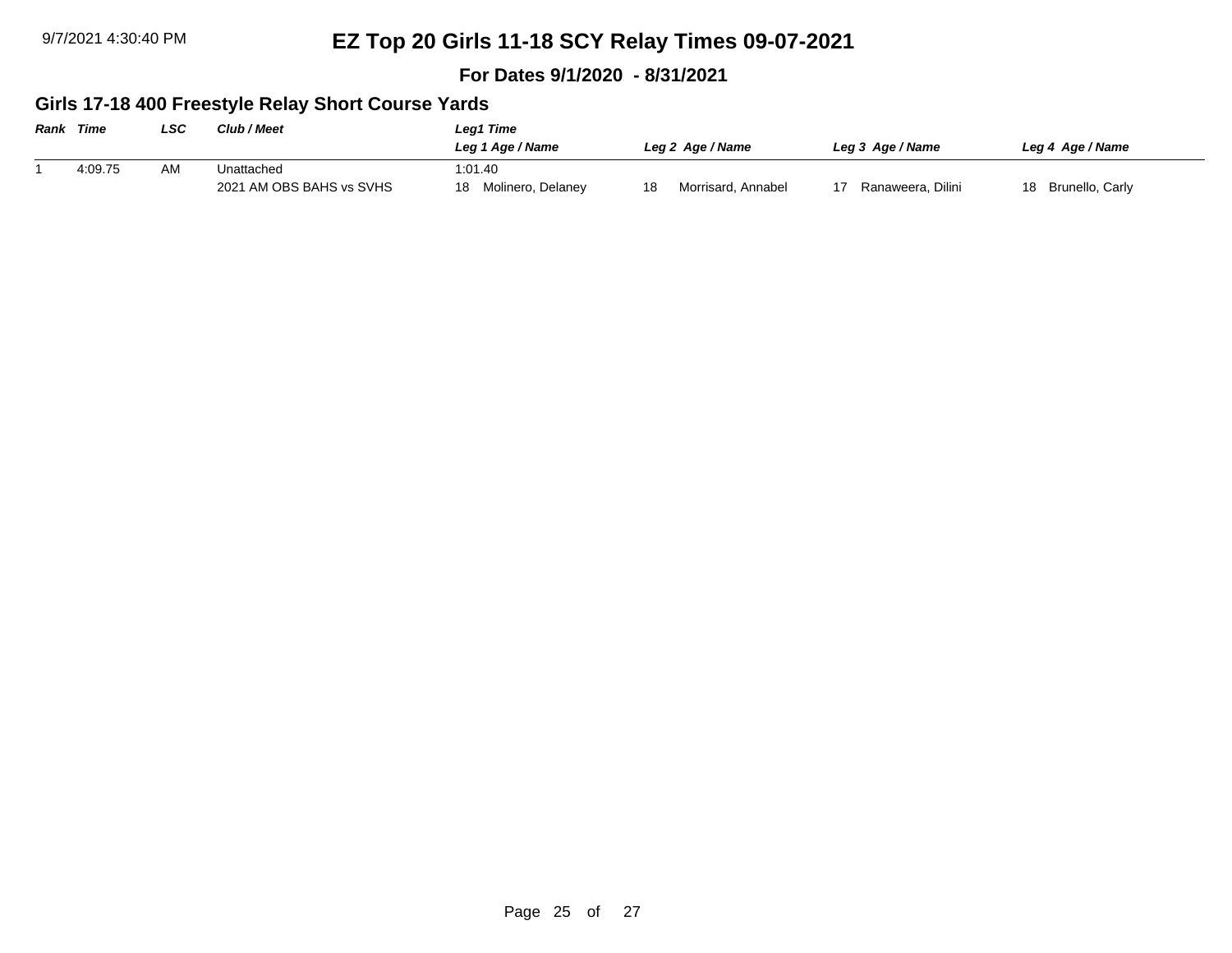#### **For Dates 9/1/2020 - 8/31/2021**

### **Girls 17-18 200 Medley Relay Short Course Yards**

| Rank | Time    | LSC | Club / Meet                                   | Leg1 Time            |                     |                  |                      |  |  |  |
|------|---------|-----|-----------------------------------------------|----------------------|---------------------|------------------|----------------------|--|--|--|
|      |         |     |                                               | Leg 1 Age / Name     | Leg 2 Age / Name    | Leg 3 Age / Name | Leg 4 Age / Name     |  |  |  |
|      | 1:44.72 | VA  | NOVA of Virginia Aquatics, Inc.               | 26.18                |                     |                  |                      |  |  |  |
|      |         |     | 2021 FL NCSA Spring Swimming<br>Championships | Pierce. Maddie<br>18 | Wishnack. Charlotte | Langenburg, Erin | Burton, Morgan<br>18 |  |  |  |
| -2   | 1:44.74 | CТ  | Cheshire Y Sea Dog Swim Club                  | 27.30                |                     |                  |                      |  |  |  |
|      |         |     | 2021 CT CDOG WYW Dual RTC<br>Meet             | Crowley, Tahlia      | Mudry, Vivian       | 18 Tyler, Ali    | Murphy, Sophie<br>17 |  |  |  |